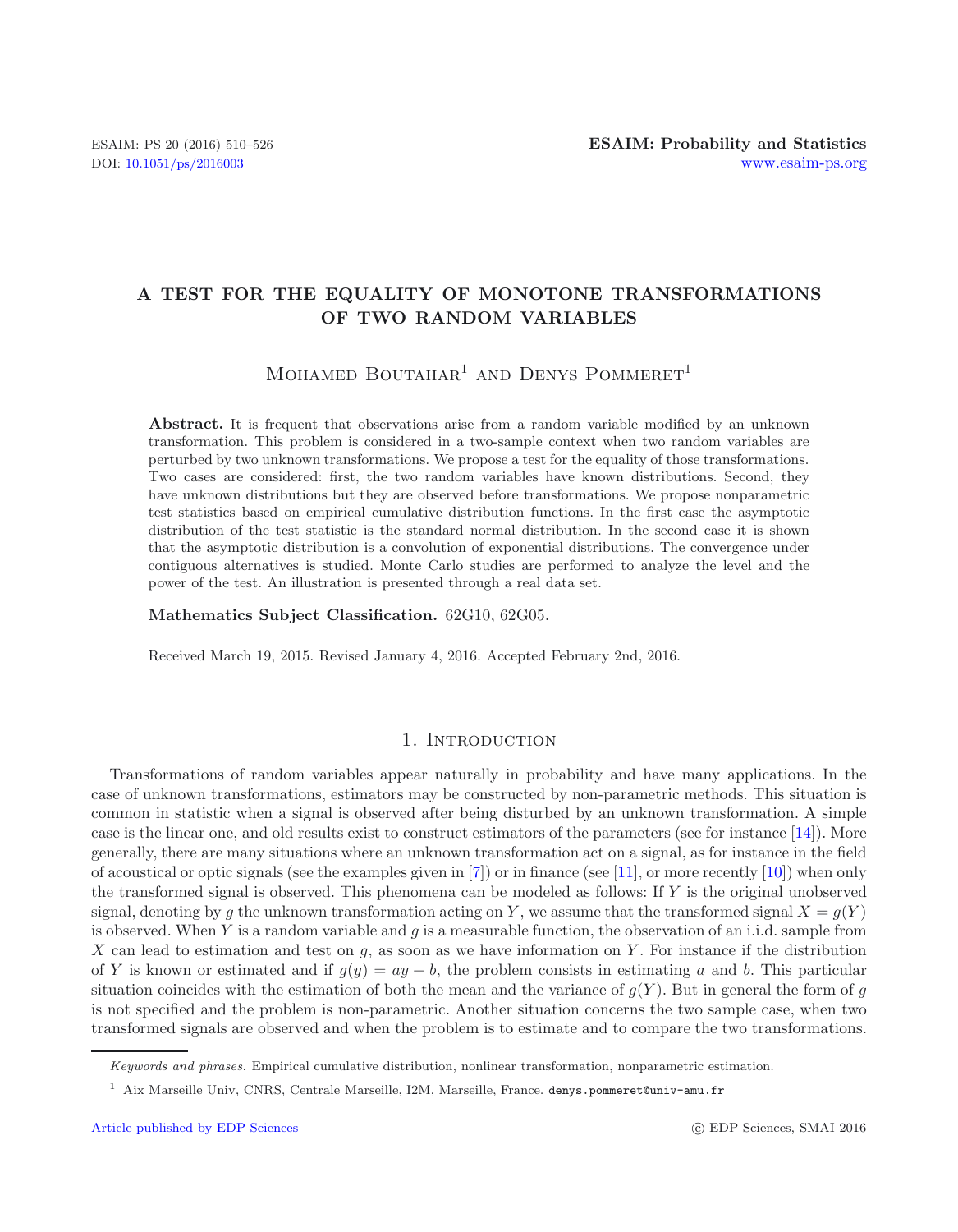A very simple frequently encountered situation is when both transformations are translations; in this basic case the comparison of functions reduces to a comparison of means. Similarly, one can consider a comparison of variances if the transformations are scaling functions. In a more general case, at our knowledge, it seems that few works have been intended to compare general transformations of random variables. The most closed works are those of  $[1,2]$  $[1,2]$  $[1,2]$  concerning comparisons of counting processes, this of  $[9]$  $[9]$  comparing autocovariances functions, and this of [\[8\]](#page-15-6) comparing variances. Another similar problem of comparison of transformations is considered in [\[3\]](#page-15-7) within the frame of panels data, with a technic based on CUSUM statistic. See also the work of [\[16\]](#page-16-1) testing mean functions within the frame of panel count data.

In this paper we consider a non-parametric two sample problem as follows: we assume that two transformed random variables are observed, say X and X, and are transformations of two signals Y and Y, namely

<span id="page-1-0"></span>
$$
X = g(Y), \quad \tilde{X} = \tilde{g}(\tilde{Y}), \tag{1.1}
$$

where g and  $\tilde{g}$  are continuous monotone unknown functions. Our purpose is to test the equality between  $g(y)$ and  $\tilde{g}(y)$  for any given value y in the support of the probability distributions of Y and Y. The choice of y can be guided by prior information, as for instance  $y = 0$  if Y and  $\tilde{Y}$  are known to be centered. Then we consider the hypotheses

$$
H_0(y) : g(y) = \tilde{g}(y) \text{ against } H_1(y) : g(y) \neq \tilde{g}(y),\tag{1.2}
$$

<span id="page-1-1"></span>based on two i.i.d. samples satisfying  $(1.1)$ . The problem of testing  $(1.2)$  is of interest in various applications when a signal is noised. We illustrate this situation with the Framingham study on coronary heart disease described by [\[4](#page-15-8)]. The data consist of measurements of systolic blood pressure obtained at two different dates, and measured twice for each individual. The two measures of the first date coincide with two different random variables Y and  $\tilde{Y}$ , and the two measures of the second date are considered as an unknown transformations of the first ones, that is:  $X = q(Y)$  and  $\tilde{X} = \tilde{q}(Y)$ . Our purpose is to test the equality of these transformations, the null hypothesis meaning that there is a stability of the transformation of the systolic blood pressure since the modifications of the measurements are both the same.

To construct our test statistic we will distinguish two important cases:

- **Case 1**: The distributions of Y and  $\tilde{Y}$  are known and we observe two samples from  $(1.1)$ . This situation may be encountered when two signals are controlled in entry but observed with perturbations in exit of a system. In this case the choice of  $y$  in  $(1.2)$  can take into account the knowledge of the distributions, as for instance a mode of a distribution, or the mean.
- **Case 2:** The distributions of Y and Y are unknown and we first observe two independent samples permitting to estimate their distributions (similarly to  $[6]$  $[6]$  or  $[5]$  $[5]$ ). Then we observe contaminated samples X and X satisfying  $(1.1)$ . This situation may be encountered when two unknown signals are observed at the same time with and without transformation.

For both cases we construct a test statistics based on non parametric empirical estimators of q and  $\tilde{q}$ , adapting limit results on empirical processes. In Case 1, we obtain a standard normal asymptotic distribution for the test statistic. In Case 2, the asymptotic null distribution is a convolution of exponential distributions. Our test statistics can be easily implemented and we observe through simulations that they have a good power against various alternatives.

It is clear that when the hypothesis  $H_0(y)$  is rejected, then the more general hypothesis  $H_0: g = \tilde{g}$  can also be rejected. However, if  $H_0(y)$  is not rejected, no general conclusion can be drawn. In this case, a resampling procedure may be used to test the global equality  $H_0$ . We will develop this approach in our simulation study. We illustrate the test procedure with a study of the Framingham dataset.

The paper is organized as follows: in Section 1 we consider the construction of the test statistics. First the case where the two original signals have known distributions is considered. Then we relax this assumption by assuming that we observe the two signals after and before perturbations. The convergence of both test statistics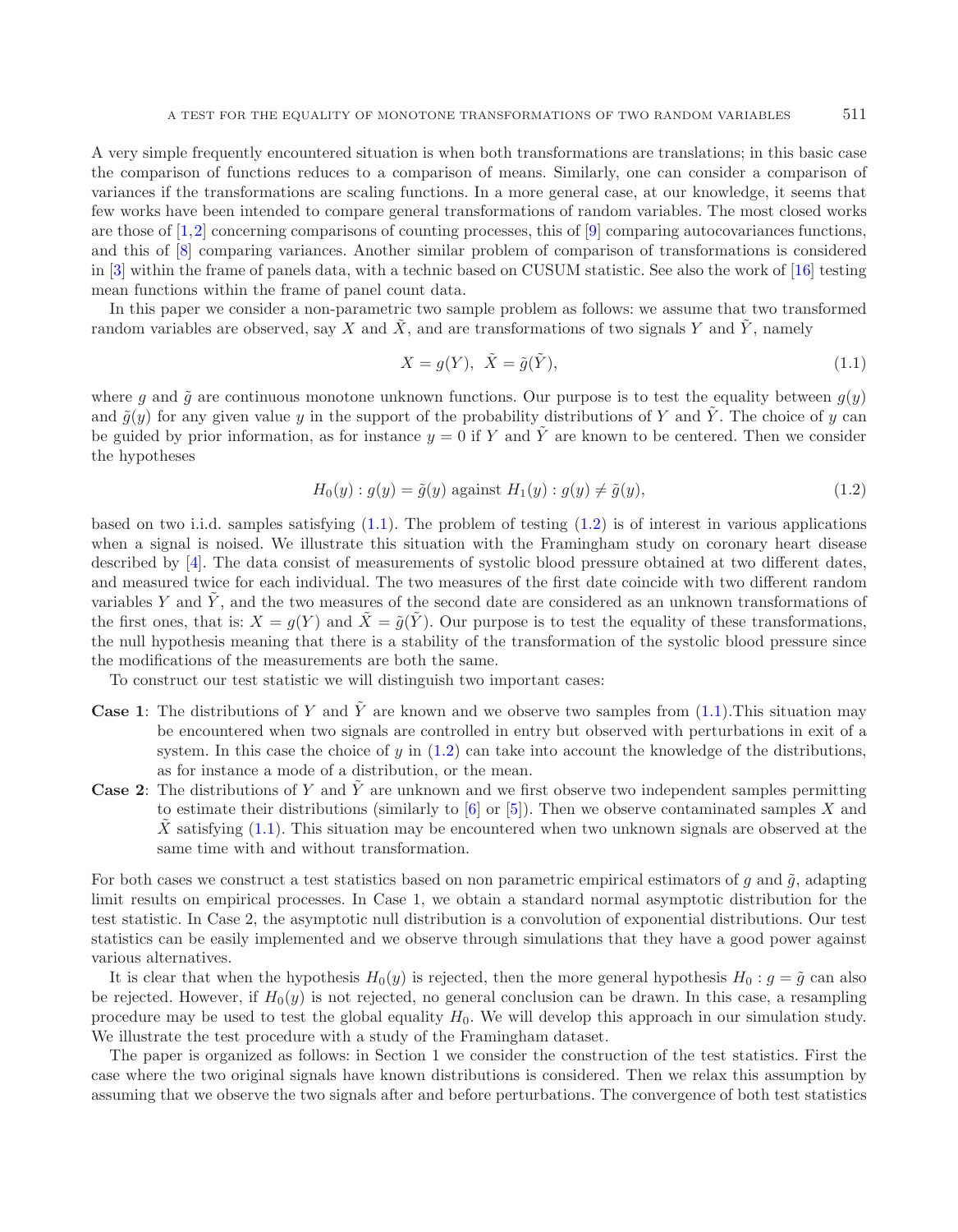under the null and under contiguous alternatives are obtained. In Section 2 a simulation study is presented and a complementary bootstrap procedure if proposed. A real data set is analyzed in Section 3.

#### 2. THE TEST STATISTICS

## **2.1.** Case 1: The two signal distributions of Y and  $\tilde{Y}$  are known

Let Y and  $\tilde{Y}$  be two independent random variables and consider n (resp.  $\tilde{n}$ ) i.i.d. observations  $X_1, \ldots, X_n$ (resp.  $\tilde{X}_1,\ldots,\tilde{X}_{\tilde{n}}$ ) from [\(1.1\)](#page-1-0). We will denote by  $F_Y$  and  $F_{\tilde{Y}}$  the cumulative distribution functions of Y and  $\tilde{Y}$ , respectively. It is assumed here that these functions are known and invertible. The cumulative distribution functions of X and X will be denoted by  $F_X$  and  $F_{\tilde{X}}$ . We will denote by X (resp. X) the support of the probability distribution of X (resp. of  $\tilde{X}$ ). It is assumed that the transformations g and  $\tilde{g}$  are monotone and, without loss of generality, that they are increasing. Note that  $g(y) = F_X^{-1}(F_Y(y))$  and  $\tilde{g}(y) = F_X^{-1}(F_Y(y))$ .<br>Hence natural nonparametric estimators of the contaminating functions are given by Hence natural nonparametric estimators of the contaminating functions are given by

<span id="page-2-3"></span>
$$
\hat{g}(\cdot) = X_{([nF_Y(\cdot)]+1)}
$$
 and  $\hat{\tilde{g}}(\cdot) = \tilde{X}_{([nF_{\tilde{Y}}(\cdot)]+1)},$ \n
$$
(2.1)
$$

where  $X_{(i)}$  and  $\tilde{X}_{(i)}$  denote the *i*th order statistics, and [x] denotes the integer part of the real x. A fundamental Theorem (see for instance [\[15\]](#page-16-2)) states the following convergence in distribution

<span id="page-2-4"></span>
$$
\sqrt{n}\left(Z_{([np]+1)} - F_Z^{-1}(p)\right) \xrightarrow{D} \mathcal{N}\left(0, \frac{p(1-p)}{f_Z^2(F_Z^{-1}(p))}\right), \ \forall p \in (0,1),\tag{2.2}
$$

<span id="page-2-0"></span>for any i.i.d. sample  $(Z_1, \ldots, Z_n)$ , where  $\stackrel{\sim}{\rightarrow}$  denotes the convergence in distribution,  $f_Z$  denotes the common<br>density of  $Z_i = 1$ ,  $\sum_{n=1}^{\infty} N(n-2)$  the normal distribution with mean m and variance  $z_i^2$ . We w density of  $Z_i$ ,  $i = 1, \ldots, n$ , and  $\mathcal{N}(m, \sigma^2)$  the normal distribution with mean m and variance  $\sigma^2$ . We will need the following standard assumptions:

- $(A_1)$  There exists  $0 < a < 1$  such that  $n/(n + \tilde{n}) \rightarrow a$ .
- $(A_2)$  For all  $x \in \mathcal{X}$  there exists  $c > 0$  such that  $f_X(x) > c$ , and for all  $x' \in \tilde{\mathcal{X}}$ , there exists  $\tilde{c} > 0$  such that  $f_{\tilde{X}}(x') > \tilde{c}$ ; and  $f_X$  is  $\mathcal{C}^k$ ,  $f_{\tilde{X}}$  is  $\mathcal{C}^k$ , for some positive integers  $k, \tilde{k}$ .<br>
(A) There exists constants  $B, \tilde{B} > 0$  and  $B'$ ,  $\tilde{B}' > 0$  such that for
- $(A_3)$  There exists constants  $B, \tilde{B} > 0$  and  $B', \tilde{B}' > 0$  such that, for all  $x \in \mathcal{X}$ , for all  $x' \in \tilde{\mathcal{X}}$ ,  $f_X(x) < B$ ,  $f_X(x) < B$ ,  $f_Y(x) < B'$ ,  $f_Y(x) < B'$ , where  $f'$  denotes the designative  $f_{\tilde{X}}(x') < \tilde{B}$  and  $f'_{X}(x) < B'$ ,  $f'_{\tilde{X}}(x') < \tilde{B}'$ , where f' denotes the derivative.<br>  $A(u)$ :  $0 < F_{Y}(u) < 1$  or  $0 < F_{\tilde{Y}}(u) < 1$ .
- $(A(y)) : 0 < F_Y(y) < 1$  or  $0 < \hat{F}_{\tilde{Y}}(y) < 1$ ,

We deduce a first result which is a main tool for the construction of the test statistic.

**Proposition 2.1.** *Let assumptions*  $(A_1) - (A_2)$  *hold. Under*  $H_0(y)$ *, for* y *satisfying the assumption*  $(A(y))$  *we have*

$$
\sqrt{\frac{n\tilde{n}}{n+\tilde{n}}} \left(\hat{g}(y)-\hat{g}(y)\right) \stackrel{D}{\to} \mathcal{N}(0,\sigma^2(y)), \text{ as } n \to \infty, \tilde{n} \to \infty,
$$
\n(2.3)

<span id="page-2-2"></span>*where*

$$
\sigma^{2}(y) = (1 - a) \frac{F_{Y}(y)(1 - F_{Y}(y))}{f_{X}^{2}(g(y))} + a \frac{F_{\tilde{Y}}(y)(1 - F_{\tilde{Y}}(y))}{f_{\tilde{X}}^{2}(\tilde{g}(y))}.
$$

*Proof.* By choosing  $(Z_1, \ldots, Z_n) = (X_1, \ldots, X_n)$  and  $p = F_Y(y)$ , respectively  $(Z_1, \ldots, Z_{\tilde{n}}) = (\tilde{X}_1, \ldots, \tilde{X}_{\tilde{n}})$  and  $p = F_{\tilde{Y}}(y)$ , in  $(2.2)$  we get

<span id="page-2-1"></span>
$$
\sqrt{n}(\hat{g}(y) - g(y)) \stackrel{D}{\rightarrow} \mathcal{N}(0, \sigma_1^2), \qquad (2.4)
$$

$$
\sqrt{\tilde{n}}(\hat{g}(y) - \tilde{g}(y)) \stackrel{D}{\rightarrow} \mathcal{N}(0, \sigma_2^2), \qquad (2.5)
$$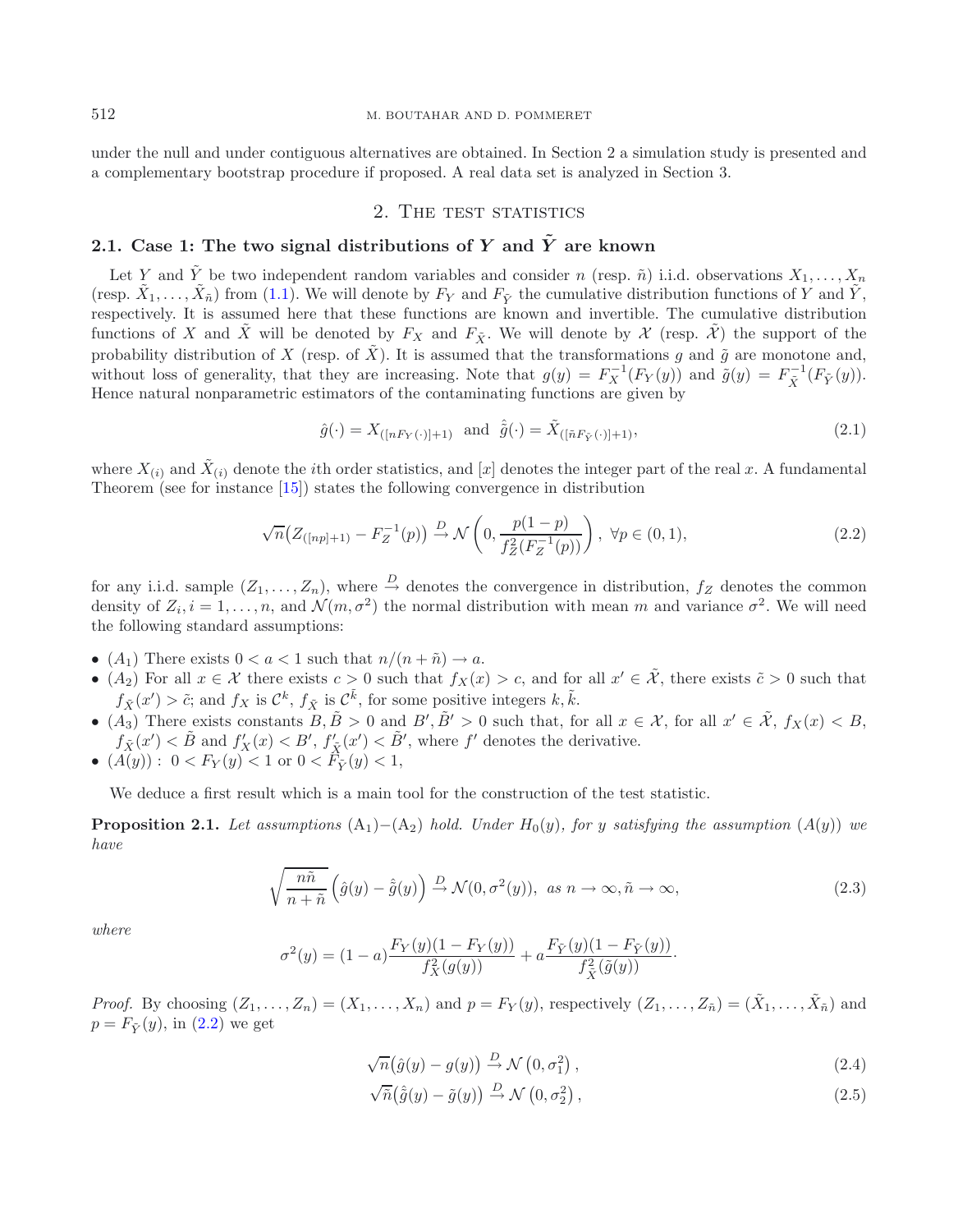where

$$
\sigma_1^2 = \frac{F_Y(y)(1 - F_Y(y))}{f_X^2(g(y))}, \qquad \sigma_2^2 = \frac{F_Y(y)(1 - F_Y(y))}{f_X^2(\tilde{g}(y))}.
$$

Combining assumption  $(A_1)$ ,  $(2.4)$ ,  $(2.5)$ , and the independence of the two samples, it follows that under the null  $H_0(y)$ :

$$
\sqrt{\frac{n\tilde{n}}{n+\tilde{n}}}\left(\hat{g}(y)-\hat{\tilde{g}}(y)\right)\stackrel{D}{\to}\mathcal{N}(0,\sigma^2(y)),\text{ as }n\to\infty,\tilde{n}\to\infty.
$$

**Remark 2.2.** Assumptions  $(A_1), (A_2)$  and  $(A(y))$  ensure that  $\sigma^2(y) > 0$  and hence the limit in [\(2.3\)](#page-2-2) is not degenerate.

We will estimate the variance  $\sigma^2$  by using a nonparametric method. Consider a kernel  $K(\cdot)$  such that

• (A<sub>4</sub>) The support K of K is compact and K is of the kth degree; that is, its moments satisfy:  $\int_{\mathcal{K}} y^i K(dy) = 0$ for  $i < k$  and  $\int_{\mathcal{K}} y^k K(dy) \neq 0$ .

For instance we can choose the quartic kernel defined by  $K(x) = \frac{15}{16}(1-x^2)^2 \mathbf{1}_{(-1,1)}(x)$ , and an associated bandwidth *b*. In the sequel we will set  $K_t$ ,  $(x) = K(\frac{x}{x})$ . Write bandwidth  $h_n$ . In the sequel, we will set  $K_{h_n}(x) = K(\frac{x}{h_n})$ . Write

$$
\hat{f}_X(x) = \frac{1}{nh_n} \sum_{i=1}^n K_{h_n}(X_i - x) \text{ and } \hat{f}_{\tilde{X}}(x) = \frac{1}{\tilde{n}h_{\tilde{n}}} \sum_{i=1}^{\tilde{n}} K_{h_{\tilde{n}}}(\tilde{X}_i - x), \tag{2.6}
$$

<span id="page-3-0"></span>and to avoid small values for denominators in the estimation of the variance we use

$$
\hat{f}_{X,e_n}(x) = \max\left(\hat{f}_X(x), e_n\right)
$$
 and  $\hat{f}_{\tilde{X},e_{\tilde{n}}}(x) = \max\left(\hat{f}_{\tilde{X}}(x), e_{\tilde{n}}\right)$ ,

where  $e_n > 0$  and  $e_n \to 0$ , when n tend to infinity. An estimator of  $\sigma^2$  is then

<span id="page-3-3"></span><span id="page-3-1"></span>
$$
\widehat{\sigma}^{2}(y) = (1 - a) \frac{F_{Y}(y)(1 - F_{Y}(y))}{\widehat{f}_{X, e_{n}}^{2}(\widehat{g}(y))} + a \frac{F_{\tilde{Y}}(y)(1 - F_{\tilde{Y}}(y))}{\widehat{f}_{\tilde{X}, e_{n}}^{2}(\widehat{g}(y))},
$$

and we consider the statistic

$$
T_1(y) = \frac{n\tilde{n}}{n+\tilde{n}} \hat{\sigma}(y)^{-2} \left(\hat{g}(y) - \hat{\tilde{g}}(y)\right)^2.
$$
 (2.7)

<span id="page-3-4"></span>**Proposition 2.3.** *Let assumptions*  $(A_1) - (A_4)$  *hold. If*  $h_n \simeq n^{-c_1}$ ,  $e_n \simeq n^{-c_2}$  *for some positive constants*  $0 < c_1 < 1$  and  $0 < c_2 < 1/4$  such that  $\frac{c_2}{k} < c_1 < 1 - 2c_2$ , then under  $H_0(y)$  with y satisfying  $(A(y))$  we have:

<span id="page-3-2"></span>
$$
T_1(y) \stackrel{D}{\to} Z_1(y), \text{ as } n \to \infty, \tilde{n} \to \infty,
$$
\n(2.8)

*where*  $Z_1(y)$  *is chi-squared distributed with one degree of freedom.* 

*Proof.* We need the fundamental lemma (see [\[13\]](#page-16-3)):

**Lemma 2.4.** *Under assumptions*  $(A_2)$  *and*  $(A_4)$  *the kernel estimators given by* [\(2.6\)](#page-3-0) *satisfy* 

$$
\sup_{x \in \mathcal{X}} |\hat{f}_X^2(x) - f_X^2(x)| = \mathcal{O}_{\mathbb{P}}\left(h_n^{2k} + \frac{\log n}{nh_n}\right)
$$

$$
\sup_{x \in \tilde{\mathcal{X}}} |\hat{f}_{\tilde{X}}^2(x) - f_{\tilde{X}}^2(x)| = \mathcal{O}_{\mathbb{P}}\left(h_{\tilde{n}}^{2k} + \frac{\log \tilde{n}}{\tilde{n}h_{\tilde{n}}}\right).
$$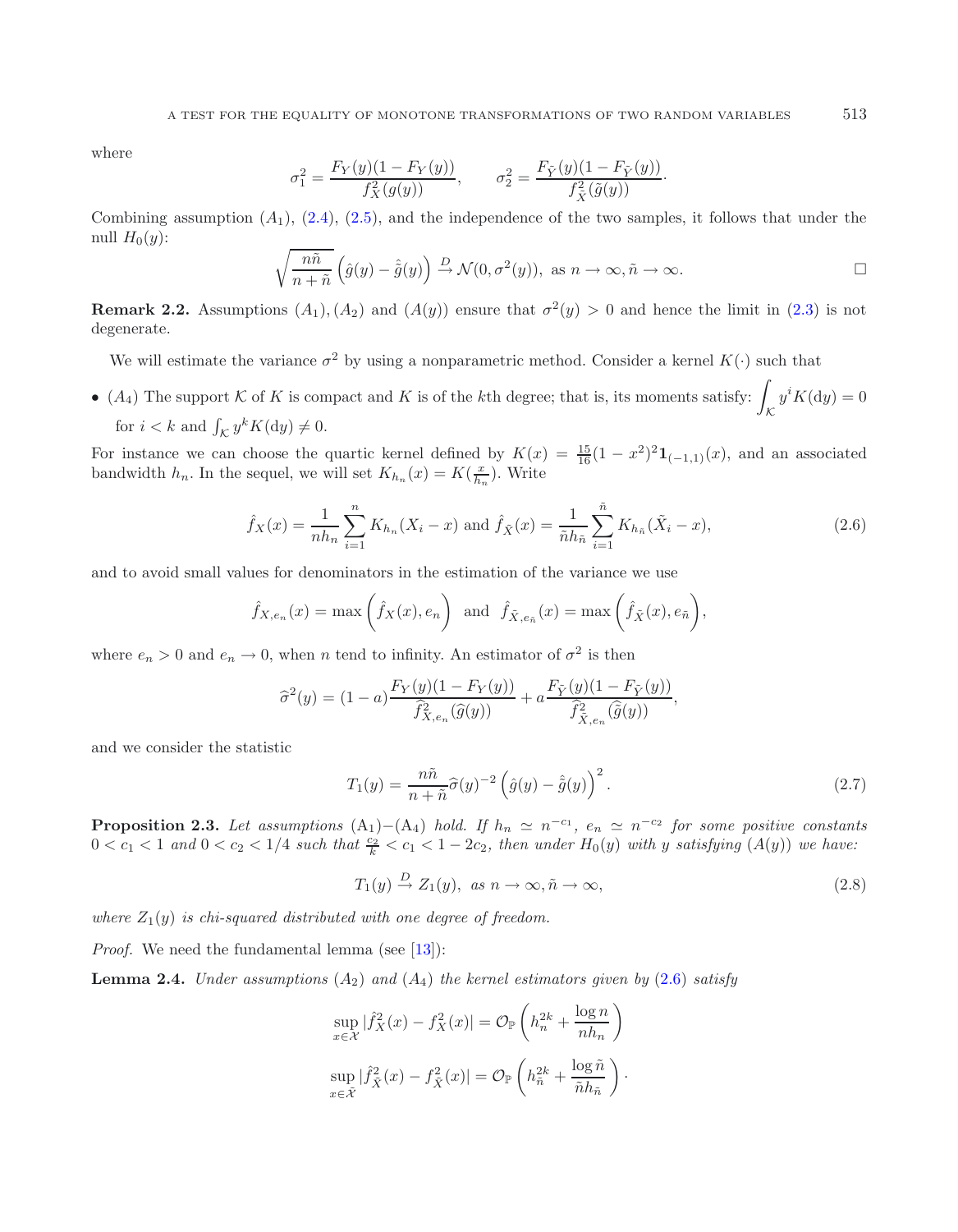We can write

$$
\widehat{\sigma}^2(y) = \frac{u(y)}{\widehat{f}_{X,e_n}^2(\widehat{g}(y))} + \frac{v(y)}{\widehat{f}_{\tilde{X},e_{\tilde{n}}}^2(\widehat{\widehat{g}}(y))},
$$

where  $u(y) = (1 - a)F_Y(y)(1 - F_Y(y))$  and  $v(y) = aF_Y(y)(1 - F_Y(y))$ . Using the mean value theorem there exist  $A > 0$  and  $B > 0$  such that

$$
\widehat{\sigma}^2(y) = \sigma^2(y) + u(y) \left( \widehat{f}_{X, e_n}^2(\widehat{g}(y)) - f_X^2(g(y)) \right) \left( \frac{-1}{A^2} \right) \n+ v(y) \left( \widehat{f}_{\tilde{X}, e_{\tilde{n}}}^2(\widehat{g}(y)) - f_{\tilde{X}}^2(\tilde{g}(y)) \right) \left( \frac{-1}{B^2} \right),
$$

where  $A^2 \ge \min(f_{X, e_n}^2(\hat{g}(y)), f_X^2(g(y)) \ge \min(e_n^2, f_X^2(g(y)))$  and  $B^2 \ge \min(e_n^2, f_{\tilde{X}}^2(\tilde{g}(y)))$ . We have

$$
\left| \widehat{f}_{X,e_n}^2(\widehat{g}(y)) - f_X^2(g(y)) \right| \le \left| \widehat{f}_{X,e_n}^2(\widehat{g}(y)) - \widehat{f}_X^2(\widehat{g}(y)) \right|
$$

$$
+ \left| \widehat{f}_X^2(\widehat{g}(y)) - f_X^2(\widehat{g}(y)) \right| + \left| f_X^2(\widehat{g}(y)) - f_X^2(g(y)) \right|
$$

$$
= (I) + (II) + (III).
$$

We clearly have  $(I) \leq 2 e_n^2$ , and

$$
\frac{(I)}{A^2} \le \frac{2e_n^2}{\max(e_n^2, f_X^2(g(y)))} = 2\mathbf{1}_{\{f_X(g(y)) < e_n\}} + \frac{2e_n^2}{f_X^2(g(y))}\mathbf{1}_{\{f_X(g(y)) > e_n\}} = o_{\mathbb{P}}(1), \ \ \forall y \in \mathcal{Y}.
$$

From Lemma [2.4,](#page-3-1)  $(II) = \mathcal{O}_{\mathbb{P}}\left(h_n^{2k} + \frac{\log n}{nh_n}\right)$ , and then

$$
\frac{(II)}{A^2} = o_{\mathbb{P}}(1).
$$

By the mean value theorem combined with  $(A_3)$  we have

$$
(III) \leq 2BB'\left|\hat{g}(y) - g(y)\right| = \mathcal{O}_{\mathbb{P}}(1/\sqrt{n}),
$$

and by assumption

$$
\frac{(III)}{A^2} = o_{\mathbb{P}}(1).
$$

We finally have

$$
\left| \widehat{f}_{X,e_n}^2(\widehat{g}(y)) - f_X^2(g(y)) \right| = o_{\mathbb{P}}(1).
$$

In the same manner we can see that  $f_{\tilde{X},e_{\tilde{n}}}^2(\tilde{g}(y))-f_{\tilde{X}}^2(\tilde{g}(y))$  $= o_{\mathbb{P}}(1)$  and since u and v are bounded we obtain

$$
\widehat{\sigma}^2(y) = \sigma^2(y) + o_{\mathbb{P}}(1). \tag{2.9}
$$

To prove [\(2.8\)](#page-3-2) we can write

<span id="page-4-0"></span>
$$
T_1(y) = \frac{\sigma^2(y)}{\widehat{\sigma}^2(y)} \frac{n\tilde{n}}{n+\tilde{n}} \left( \frac{\hat{g}(y) - \hat{\tilde{g}}(y)}{\sigma(y)} \right)^2,
$$

hence the convergence  $(2.8)$  follows from  $(2.9)$  and Proposition [2.1.](#page-2-3)

 $\Box$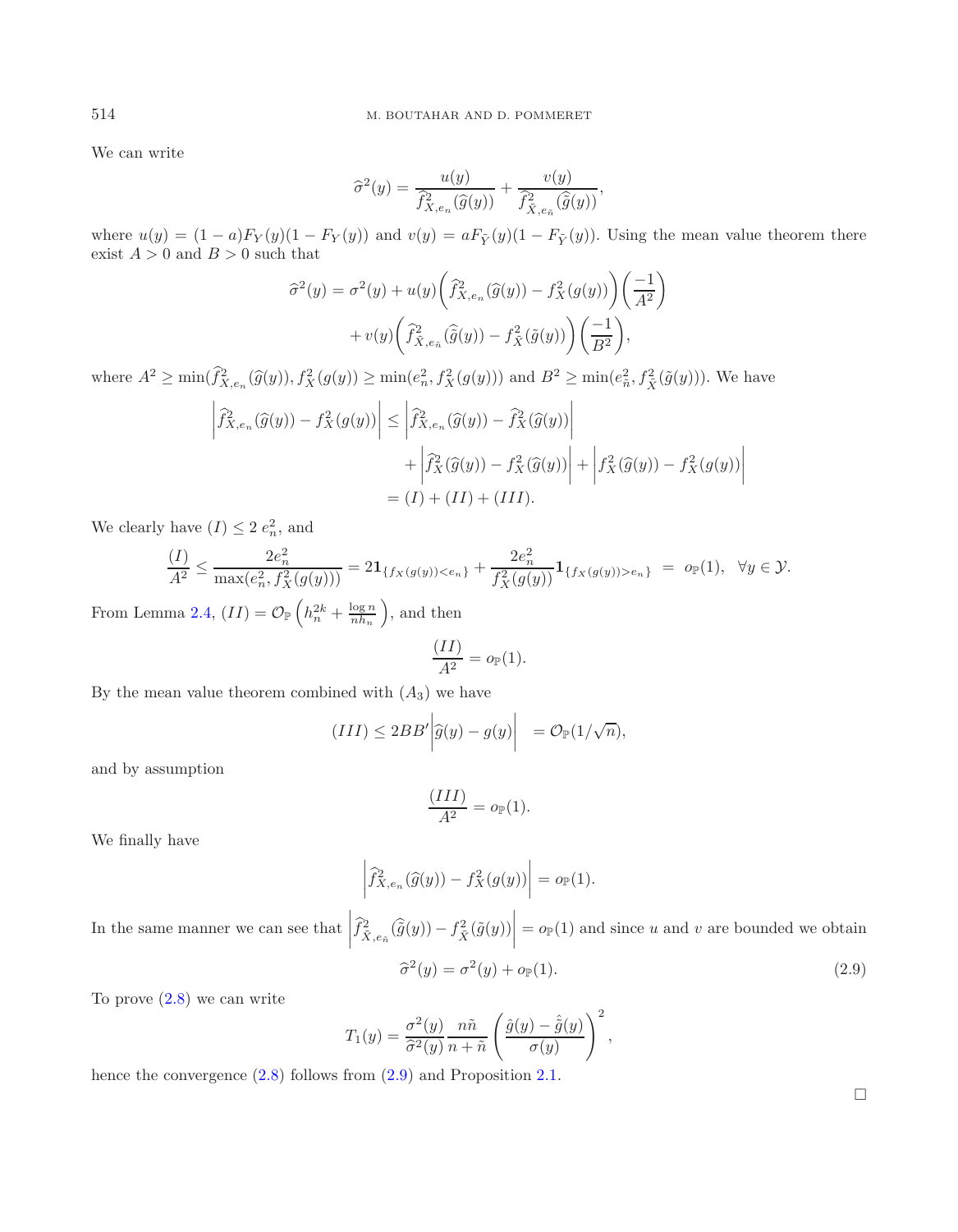## **2.2.** Case 2: The two signal distributions of Y and  $\tilde{Y}$  are unknown but observed **before transformations**

Consider  $n_x$  (resp.  $\tilde{n_x}$ ) i.i.d. observations  $X_1, \ldots, X_{n_x}$  (resp.  $\tilde{X}_1, \ldots, \tilde{X}_{n_x}$ ) and  $n_y$  (resp.  $\tilde{n_y}$ ) i.i.d. observations  $Y_1,\ldots,Y_{n_y}$  (resp.  $\tilde{Y}_1,\ldots,\tilde{Y}_{n_y}$ ), such that the X's and  $\tilde{X}$ 's satisfy [\(1.1\)](#page-1-0). It is assumed that  $Y_i$  and  $\tilde{Y}_j$  are independent for all i, j, and for simplicity of notation we set  $n_x = n_y = n$  and  $\tilde{n_x} = \tilde{n_y} = \tilde{n}$ .

The two samples  $Y_1,\ldots,Y_n$  and  $\tilde{Y}_1,\ldots,\tilde{Y}_n$  can be viewed as two independent training set which permit to estimate the initial densities of the signals before perturbations. Again we want to test  $H_0(y)$ :  $g(y)=\tilde{g}(y)$ , but we now estimate g and  $\tilde{g}$  by

$$
\hat{g}(\cdot) = \hat{F}_X^{-1}\left(\hat{F}_Y(\cdot)\right) = X_{\left(\left[n\hat{F}_Y(\cdot)\right]\right)}
$$

and

$$
\hat{\tilde{g}}(\cdot) = \hat{F}_{\tilde{X}}^{-1} \left( \hat{F}_{\tilde{Y}}(\cdot) \right) = \tilde{X}_{\left( [\tilde{n}\tilde{F}_{\tilde{Y}}(\cdot)] \right)},\tag{2.10}
$$

<span id="page-5-2"></span>where

<span id="page-5-4"></span>
$$
\widehat{F}_Y(y) = \frac{1}{n} \sum_{i=1}^n \mathbf{1}_{\{Y_i \le y\}} \text{ and } \widehat{F}_{\tilde{Y}}(y) = \frac{1}{\tilde{n}} \sum_{i=1}^{\tilde{n}} \mathbf{1}_{\{\tilde{Y}_i \le y\}},
$$
\n(2.11)

<span id="page-5-3"></span>are the empirical distribution functions of Y and  $\tilde{Y}$  respectively. Let

$$
\hat{\lambda}_1(y) = \hat{f}_{\tilde{X}}(\hat{g}(y))
$$
 and 
$$
\hat{\lambda}_2(y) = \hat{f}_X(\hat{g}(y)),
$$

where  $\hat{f}_X$  and  $\hat{f}_{\tilde{X}}$  are given by [\(2.6\)](#page-3-0). When the distributions of Y and  $\tilde{Y}$  are known, Proposition 2.1 states that the limiting distribution of  $G(n, \tilde{n}) = \sqrt{\frac{n\tilde{n}}{n+\tilde{n}}}$  $(\hat{g}(y) - \hat{g}(y))$  is Gaussian. If the distributions of Y and  $\tilde{Y}$  are unknown, the limiting distribution of  $G(n, \tilde{n})$  is not Gaussian but a convolution of exponential distributions as follows:

**Proposition 2.5.** *Let assumptions*  $(A_1) - (A_4)$  *hold. Under*  $H_0(y)$  *we have* 

$$
\frac{n\tilde{n}}{n+\tilde{n}}\hat{\lambda}_1(y)\hat{\lambda}_2(y)\left(\hat{g}(y)-\hat{g}(y)\right)\stackrel{D}{\to}X(y),\ \text{as}\ n\to\infty,\tilde{n}\to\infty,
$$
\n(2.12)

<span id="page-5-1"></span>*with*

$$
X(y) = (1 - a)\lambda_1(y)E_1 - a\lambda_2(y)E_2,
$$
\n(2.13)

*where*  $E_1, E_2$  *are two independent exponential random variables with mean 1,*  $\lambda_1(y) = f_{\tilde{X}}(\tilde{g}(y))$ , *and*  $\lambda_2(y) =$  $f_X(g(y))$ .

<span id="page-5-0"></span>*Proof.* We first show that

$$
E_{n,1} = n\hat{\lambda}_2(y) \left( g(y) - \hat{g}(y) \right) \stackrel{D}{\to} E_1 \text{ as } n \to \infty.
$$
 (2.14)

Let

$$
K_i = \begin{cases} X_i & \text{if } X_i \le g(y) \\ -\infty & \text{if } X_i > g(y) \end{cases}, i = 1, \dots, n.
$$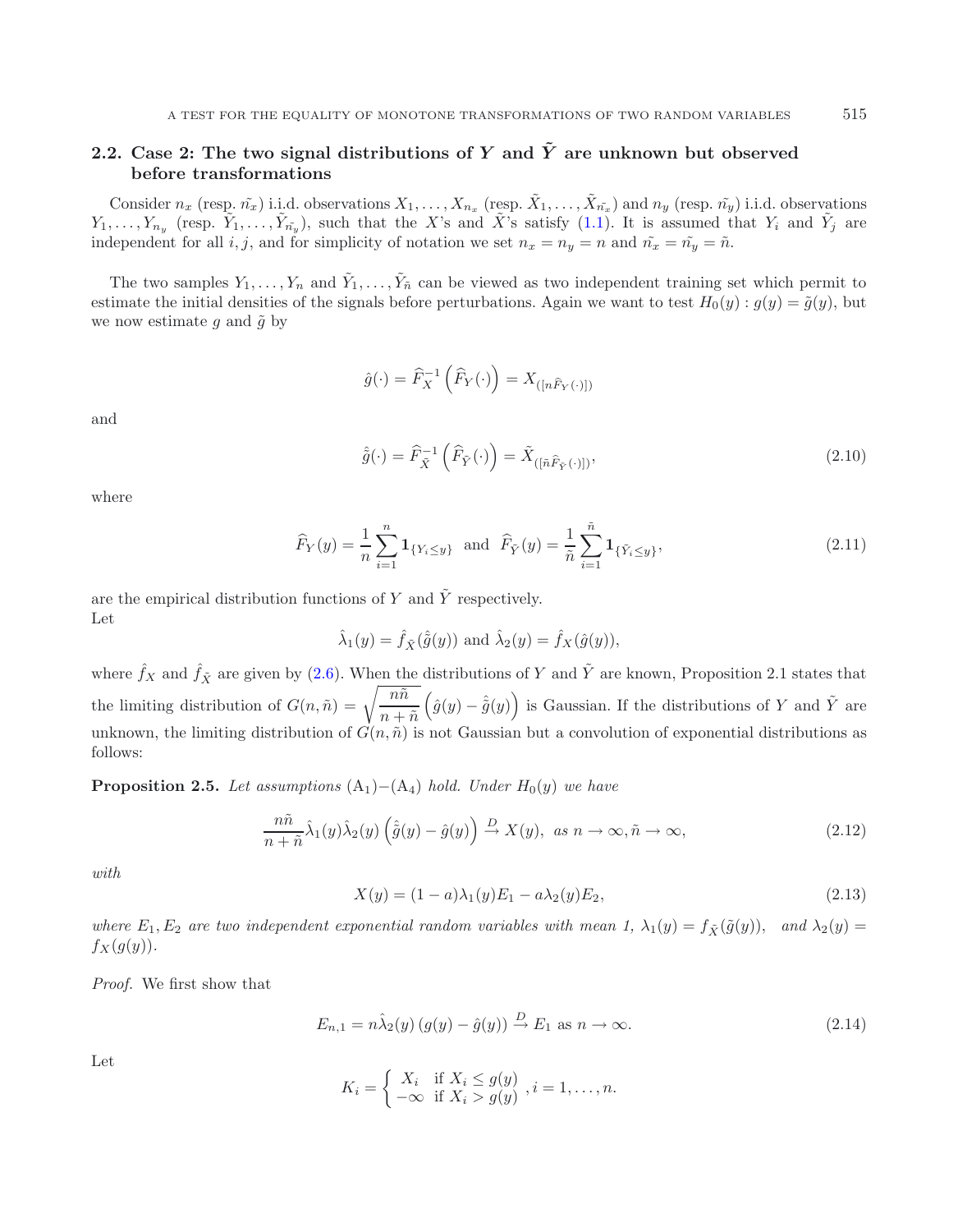Under  $H_0(y)$  we have

$$
\widehat{F}_Y(y) = \frac{1}{n} \sum_{i=1}^n \mathbf{1}_{X_i \le g(y)},
$$

that we combine with  $(2.1)$  to get

$$
\hat{g}(y) = \max_{1 \le i \le n} K_i
$$
, and  $\hat{g}(y) \le g(y)$ .

Note first that for all  $z \ge g(y)$ ,  $P(K_1 \le z) = 1$ . Assume that  $0 \le z \le g(y)$ . Then

$$
P(\hat{g}(y) \leq z) = (P(K_1 \leq z))^n
$$
, since the variables  $K_i$  are i.i.d.

We now use

$$
\{K_1 \le z\} = \{K_1 \le z\} \cap \{X_1 \le g(y)\} \cup \{K_1 \le z\} \cap \{X_1 \ge g(y)\}.
$$

If  $X_1 \le g(y)$  then  $\{K_1 \le z\} = \{X_1 \le z\}$  and if  $X_1 > g(y)$  then  $\{K_1 \le z\} = \Omega$ . Therefore we have

$$
P(K_1 \le z) = P(\lbrace X_1 \le z \rbrace \cap \lbrace X_1 \le g(y) \rbrace) + P(X_1 \ge g(y))
$$
  
=  $F_X(z) + 1 - F_X(g(y)).$ 

Hence

$$
F_{\hat{g}}(z) = P(\hat{g}(y) \le z) = \{1 + F_X(z) - F_X(g(y)))\}^n,
$$

and

$$
P(n(g(y) - \hat{g}(y)) \le z) = 1 - F_{\hat{g}}\left(g(y) - \frac{z}{n}\right)
$$
  
= 1 - \left\{1 + F\_X\left(g(y) - \frac{z}{n}\right) - F\_X(g(y))\right\}^n.

By Taylor's expansion we obtain

$$
F_X\left(g(y)-\frac{z}{n}\right) \approx F_X(g(y)) - \frac{z}{n}f_X(g(y)).
$$

It follows that

$$
\left\{1 - F_X(g(y)) + F_X\left(g(y) - \frac{z}{n}\right)\right\}^n \approx \left\{1 - \frac{z}{n}f_X((g(y)))\right\}^n.
$$

By Taylor's expansion again we get

$$
\left\{1 - \frac{z}{n} f_X((g(y)))\right\}^n \approx e^{-z f_X(g(y))}.
$$

Therefore

$$
P(n(g(y) - \hat{g}(y)) \le z) \approx 1 - e^{-zf_X((g(y)))},
$$

which means that

$$
n (g(y) - \hat{g}(y)) \stackrel{D}{\rightarrow} E_1/\lambda_2(y) \sim \text{Exp}(\lambda_2(y)).
$$

To get the desired conclusion [\(2.14\)](#page-5-0), we note that

$$
P(|\widehat{\lambda}_2(y) - \lambda_2(y)| > \epsilon) = P(|\widehat{f}_X \circ \widehat{g}(y) - f_X \circ g(y)| > \epsilon)
$$
  
\$\leq P(|\widehat{f}\_X \circ \widehat{g}(y) - f\_X \circ \widehat{g}(y)| + |f\_X \circ \widehat{g}(y) - f\_X \circ g(y)| > \epsilon),\$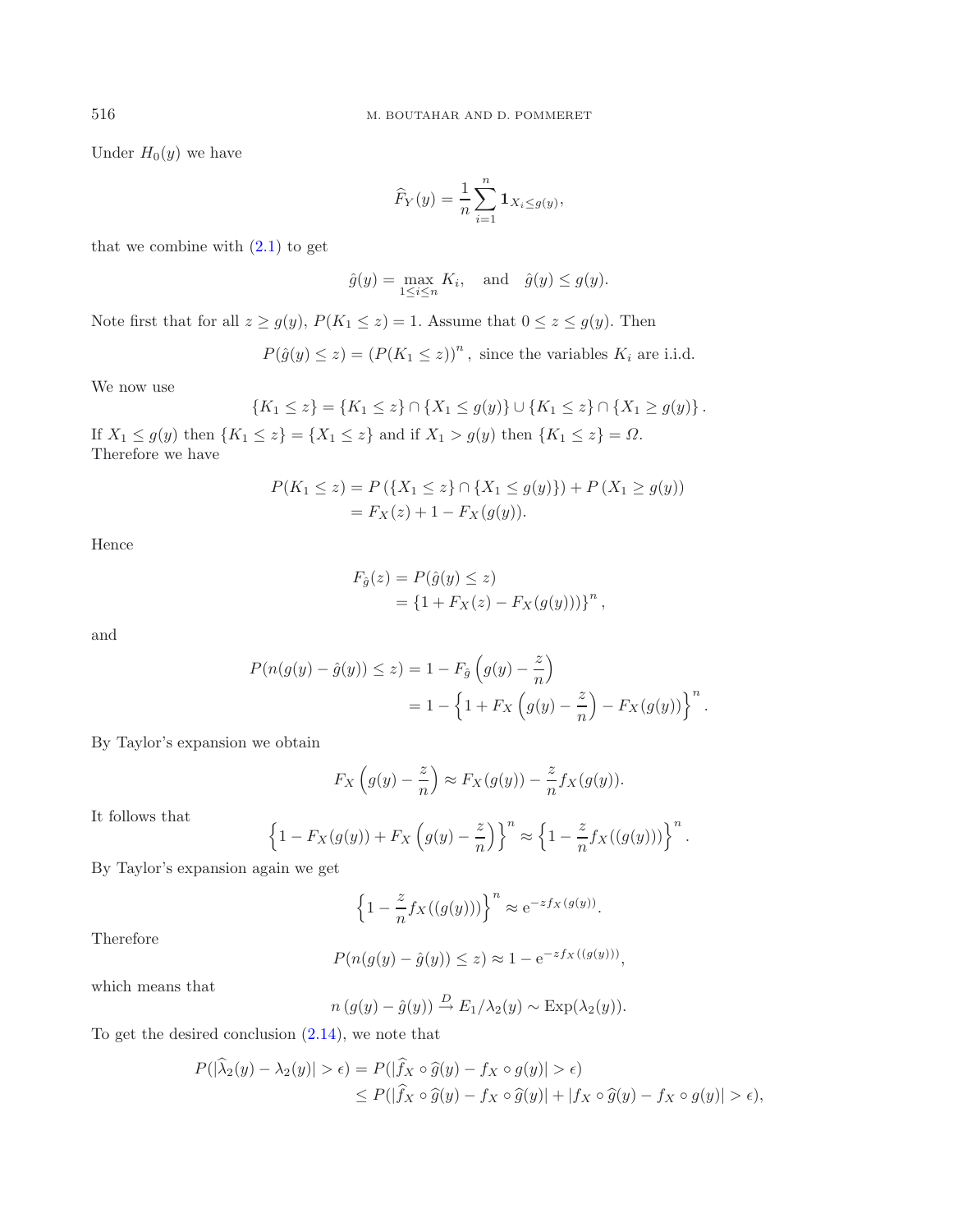and under  $(A_2)$ , by Taylor's formula, there exists  $\xi$  such that  $f_X \circ \hat{g}(y) - f \circ g(y) = (\hat{g}(y) - g(y))f'(\xi)$ . Both estimators  $f_X$  and  $\hat{g}$  are consistent and thus it is also satisfied for  $\lambda_2$  which implies [\(2.14\)](#page-5-0).

Similarly we obtain

$$
E_{\tilde{n},2} = \tilde{n}\hat{\lambda}_1(y) \left( \tilde{g}(y) - \hat{\tilde{g}}(y) \right) \stackrel{D}{\to} E_2 \text{ as } \tilde{n} \to \infty.
$$
 (2.15)

For the proof of  $(2.12)$  we write

$$
\hat{\lambda}_1(y)\hat{\lambda}_2(y)\frac{n\tilde{n}}{n+\tilde{n}}\left(\hat{\tilde{g}}(y)-\hat{g}(y)\right)=\frac{\tilde{n}}{n+\tilde{n}}\hat{\lambda}_1(y)E_{n,1}-\frac{n}{n+\tilde{n}}\hat{\lambda}_2(y)E_{\tilde{n},2}.
$$

<span id="page-7-0"></span>To test the null hypothesis  $(1.2)$ , we will use the following statistic

<span id="page-7-2"></span>
$$
T_2(y) = \left\{ \frac{n\tilde{n}}{n+\tilde{n}} \hat{\lambda}_1(y)\hat{\lambda}_2(y) \left(\hat{\tilde{g}}(y) - \hat{g}(y)\right) \right\}^2.
$$
 (2.16)

The limiting distribution of  $T_2(y)$  follows immediately from Proposition [2.5.](#page-5-2)

**Proposition 2.6.** *Let assumptions*  $(A_1) - (A_4)$  *hold. Under*  $H_0(y)$  *we have* 

<span id="page-7-1"></span>
$$
T_2(y) \stackrel{D}{\rightarrow} Z_2(y) = X^2(y), \text{ as } n \to \infty, \tilde{n} \to \infty,
$$
\n(2.17)

*where*  $X(y)$  *is given by*  $(2.13)$ *.* 

**Remark 2.7.** Writing  $U = (1 - a)\lambda_1(y)$  and  $V = a\lambda_2(y)$ , the cumulative distribution function of  $Z_2(y)$  is given by

$$
F_{Z_2}(z) = 1 - \frac{1}{U + V} \left\{ U e^{-\frac{1}{U}\sqrt{z}} + V e^{-\frac{1}{V}\sqrt{z}} \right\}.
$$
 (2.18)

Note that  $F_{Z_2}(z)$  depends on the probability densities of the output data,  $X_t$  and  $\tilde{X}_t$ , and also on the common transformation g. However a consistent estimator of the critical values can be constructed from data. From [\(2.18\)](#page-7-0) it is easily seen that a consistent estimator for the p-value corresponding to the statistic  $T_2(y)$  is given by

$$
\widehat{pv} = 1 - \frac{1}{\widehat{U} + \widehat{V}} \left\{ \widehat{U} e^{-\frac{1}{U}\sqrt{z}} + \widehat{V} e^{-\frac{1}{V}\sqrt{z}} \right\},\,
$$

where  $\hat{U} = (1 - a)\hat{\lambda}_1(v)$  and  $\hat{V} = a\hat{\lambda}_2(v)$ .

#### **2.3. Behaviour of the tests under alternatives**

We will study convergence properties of the tests  $T_1$  and  $T_2$  under both general and local alternatives. Let assumptions  $(A_1)$ − $(A_4)$  hold.

General alternatives We consider the limit distribution under  $H_1(y)$ .

**Proposition 2.8.** *Let assumptions*  $(A_1) - (A_4)$  *hold. For all* y *satisfying*  $(A(y))$  *such that*  $g(y) \neq \tilde{g}(y)$  *we have* 

$$
T_1(y) \stackrel{P}{\rightarrow} +\infty
$$
 and  $T_2(y) \stackrel{P}{\rightarrow} +\infty$ ,

where  $\stackrel{r}{\rightarrow}$  *denotes the convergence in probability,*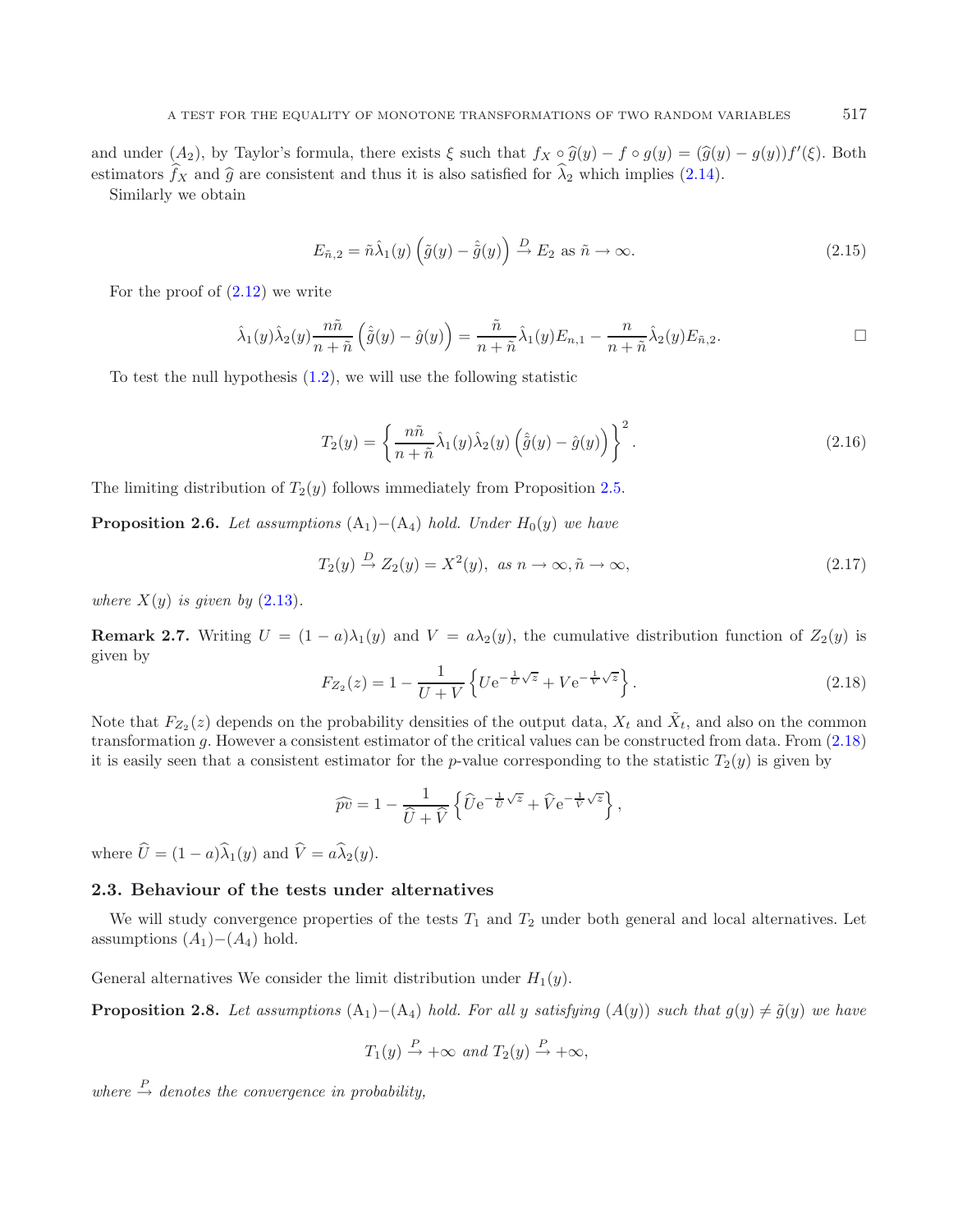*Proof.* We can write

$$
T_1(y) = (T_{1,1}(y) + T_{1,2}(y))^2, \qquad (2.19)
$$

where

<span id="page-8-1"></span><span id="page-8-0"></span>
$$
T_{1,1}(y) = \frac{1}{\hat{\sigma}(y)} \sqrt{\frac{n\tilde{n}}{n+\tilde{n}}} (\hat{g}(y) - g(y)) - \frac{1}{\hat{\sigma}(y)} \sqrt{\frac{n\tilde{n}}{n+\tilde{n}}} (\hat{\tilde{g}}(y) - \tilde{g}(y)),
$$
\n(2.20)

$$
T_{1,2}(y) = \frac{1}{\hat{\sigma}(y)} \sqrt{\frac{n\tilde{n}}{n+\tilde{n}}}(g(y) - \tilde{g}(y)).
$$
\n(2.21)

Results [\(2.4\)](#page-2-1), [\(2.5\)](#page-2-1) and [\(2.9\)](#page-4-0) do not depend on the null  $H_0(y)$  nor the alternative  $H_1(y)$ , therefore we have

$$
T_{1,1}(y) \stackrel{D}{\rightarrow} N(0,1). \tag{2.22}
$$

Under the alternative  $H_1(y)$  we have

$$
T_{1,2}(y) \stackrel{P}{\rightarrow} (+\infty) \text{sgn}(g(y) - \tilde{g}(y)),
$$

where  $sgn(x) = 1$  if  $x > 0$  and  $sgn(x) = -1$  if  $x < 0$ . It follows that

 $T_1(y) \to +\infty.$ 

Similarly we can write

<span id="page-8-4"></span>
$$
T_2(y) = (T_{2,1}(y) + T_{2,2}(y))^2,
$$
\n(2.23)

where

<span id="page-8-3"></span><span id="page-8-2"></span>
$$
T_{2,1}(y) = \frac{n\tilde{n}}{n+\tilde{n}}\hat{\lambda}_1(y)\hat{\lambda}_2(y)(g(y)-\hat{g}(y)) - \frac{n\tilde{n}}{n+\tilde{n}}\hat{\lambda}_1(y)\hat{\lambda}_2(y)(\tilde{g}(y)-\hat{\tilde{g}}(y)),
$$
\n(2.24)

$$
T_{2,2}(y) = \frac{n\tilde{n}}{n+\tilde{n}}\hat{\lambda}_1(y)\hat{\lambda}_2(y)(\tilde{g}(y) - g(y)).
$$
\n(2.25)

The term  $T_{2,1}(y)$  converges in distribution to the finite random variable  $X(y)$  given by [\(2.13\)](#page-5-3), whereas under the alternative  $H_1(y)$  the term  $T_{2,2}(y)$  converges in probability to  $(+\infty)sgn(\tilde{g}(y) - g(y))$ , which implies that  $T_2(y) \stackrel{P}{\rightarrow} +\infty.$  $\rightarrow +\infty$ .  $\Box$ 

Local alternatives Write  $m = \frac{nn}{n+\tilde{n}}$ . We consider the local alternatives

$$
H'_1(y) : \tilde{g}(y) = g(y) + \frac{k(y)}{m^{\beta}}.
$$

The behaviour of the test statistics  $T_1$  and  $T_2$  can be described as follows:

**Proposition 2.9.** *Let assumptions*  $(A_1) - (A_4)$  *hold. Under*  $H'_1(y)$  *for* y *satisfying*  $(A(y))$  *and when*  $n \to \infty$ ,  $\tilde{n} \rightarrow \infty$ , we have:

(a) *If*  $\beta > 1/2$  *then* 

$$
T_1(y) \stackrel{D}{\rightarrow} Z_1(y),
$$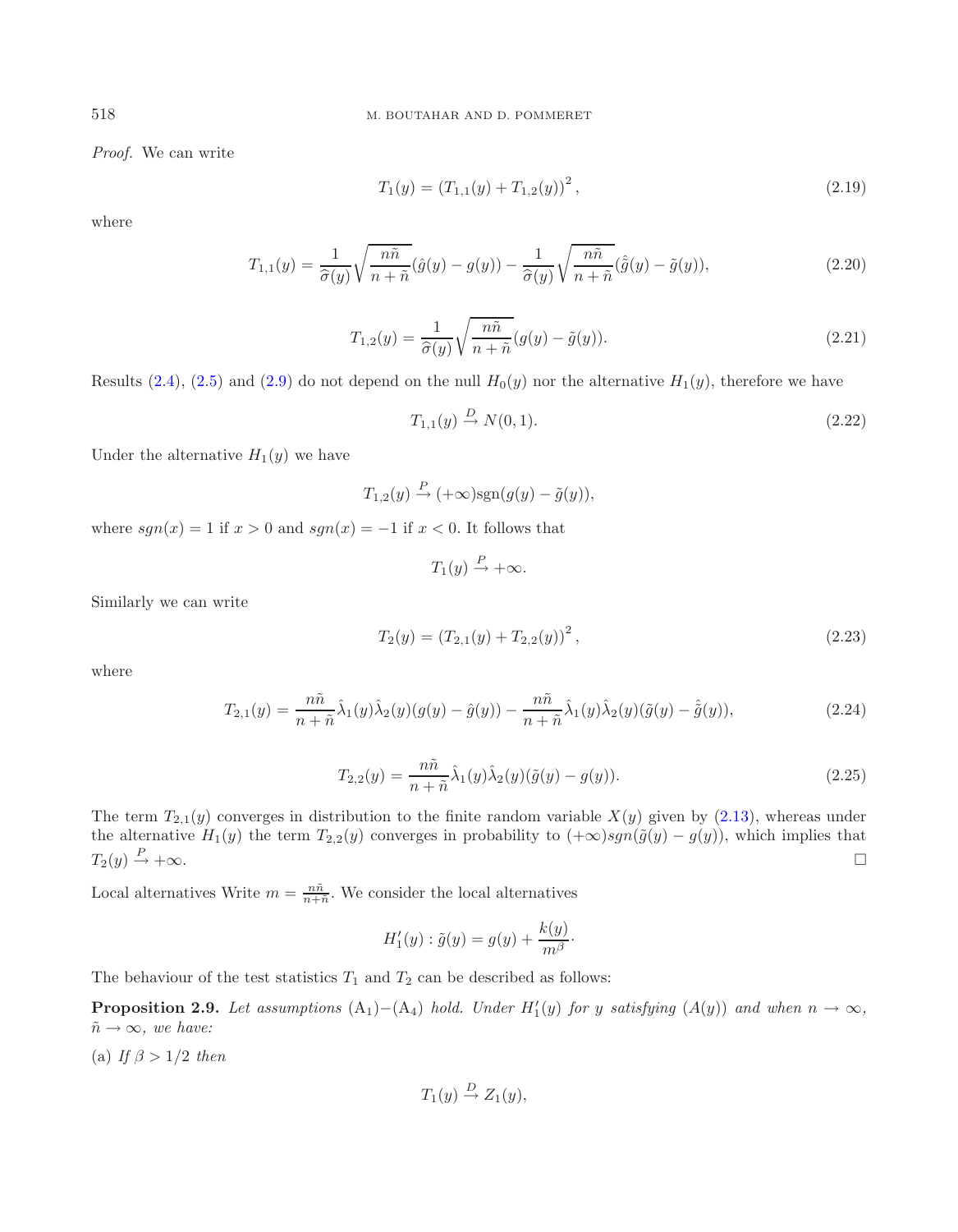(b) *If*  $\beta = 1/2$  *then* 

$$
T_1(y) \stackrel{D}{\rightarrow} Z_{1,k}(y),
$$

(c) *If*  $0 < \beta < 1/2$  *then* 

$$
T_1(y) \stackrel{P}{\to} +\infty.
$$

The behaviour of the statistic  $T_2$  is quite different from  $T_1$  and can be described as follows: (d) *If*  $\beta > 1$  *then* 

$$
T_2(y) \stackrel{D}{\rightarrow} Z_2(y),
$$

(e) *If*  $\beta = 1$  *then* 

$$
T_2(y) \stackrel{D}{\rightarrow} Z_{2,k}(y),
$$

(f) *If*  $\beta$  < 1 *then* 

 $T_2(y) \stackrel{1}{\rightarrow} +\infty,$ 

*where*  $Z_1(y)$  and  $Z_2(y)$  are given by [\(2.8\)](#page-3-2) and [\(2.17\)](#page-7-1) respectively.  $Z_{1,k}(y)$  is a non central Chi-squared distributed *with one degree of freedom and parameter*  $k^2(y)/\sigma^2(y)$ . *The cumulative distribution function of*  $Z_{2,k}(y)$  *is given by* 

$$
F_{2,k}(z) = \begin{cases} \frac{V e^{-\frac{1}{a}\lambda_1(y)k(y)}}{U+U} \left\{ e^{\frac{1}{V}\sqrt{z}} - e^{-\frac{1}{V}\sqrt{z}} \right\} & \text{if } \sqrt{z} \le \lambda_1(y)\lambda_2(y)k(y) \\ & \\ F_2(z) & \text{if } \sqrt{z} > \lambda_1(y)\lambda_2(y)k(y) \end{cases}
$$

*where*

$$
F_2(z) = 1 - \frac{1}{U+V} \left\{ U e^{-\frac{1}{U}(\sqrt{z}-\lambda_1(y)\lambda_2(y)k(y))} + V e^{-\frac{1}{V}(\sqrt{z}-\lambda_1(y)\lambda_2(y)k(y))} \right\},
$$

*with*  $U = (1 - a)\lambda_1(y)$  *and*  $V = a\lambda_2(y)$ *.* 

*Proof.* Behaviour of the statistic  $T_1(y)$ .

Note first that  $T_1(y)$  can be written as  $(2.19)–(2.21)$  $(2.19)–(2.21)$  $(2.19)–(2.21)$ . The first term  $T_{1,2}(y)$  converges to a standard normal distribution  $\mathcal{N}(0, 1)$ . Under the local alternative  $H'_1(y)$ , the second term  $T_{1,2}(y)$  becomes

$$
T_{1,2}(y) = -\frac{1}{\hat{\sigma}(y)}k(y)m^{1/2-\beta}.
$$

Therefore

- (a) If  $\beta > 1/2$  then  $T_{1,2}(y) \stackrel{\rightarrow}{\rightarrow} 0$ , and hence  $T_1(y) \stackrel{\rightarrow}{\rightarrow} Z_1(y)$ , (b) If  $\beta = 1/2$  then  $T_{1,2}(y) \stackrel{L}{\rightarrow} -k(y)/\sigma(y)$ , and hence  $T_1(y) \stackrel{D}{\rightarrow} Z_{1,k}(y)$ ,
- (c) If  $0 < \beta < 1/2$  then  $T_{1,2}(y) \stackrel{\prime}{\rightarrow} (-\infty) sgn(k(y))$ , and hence  $T_1(y) \stackrel{\prime}{\rightarrow} +\infty$ . Behaviour of the statistic  $T_2(y)$ .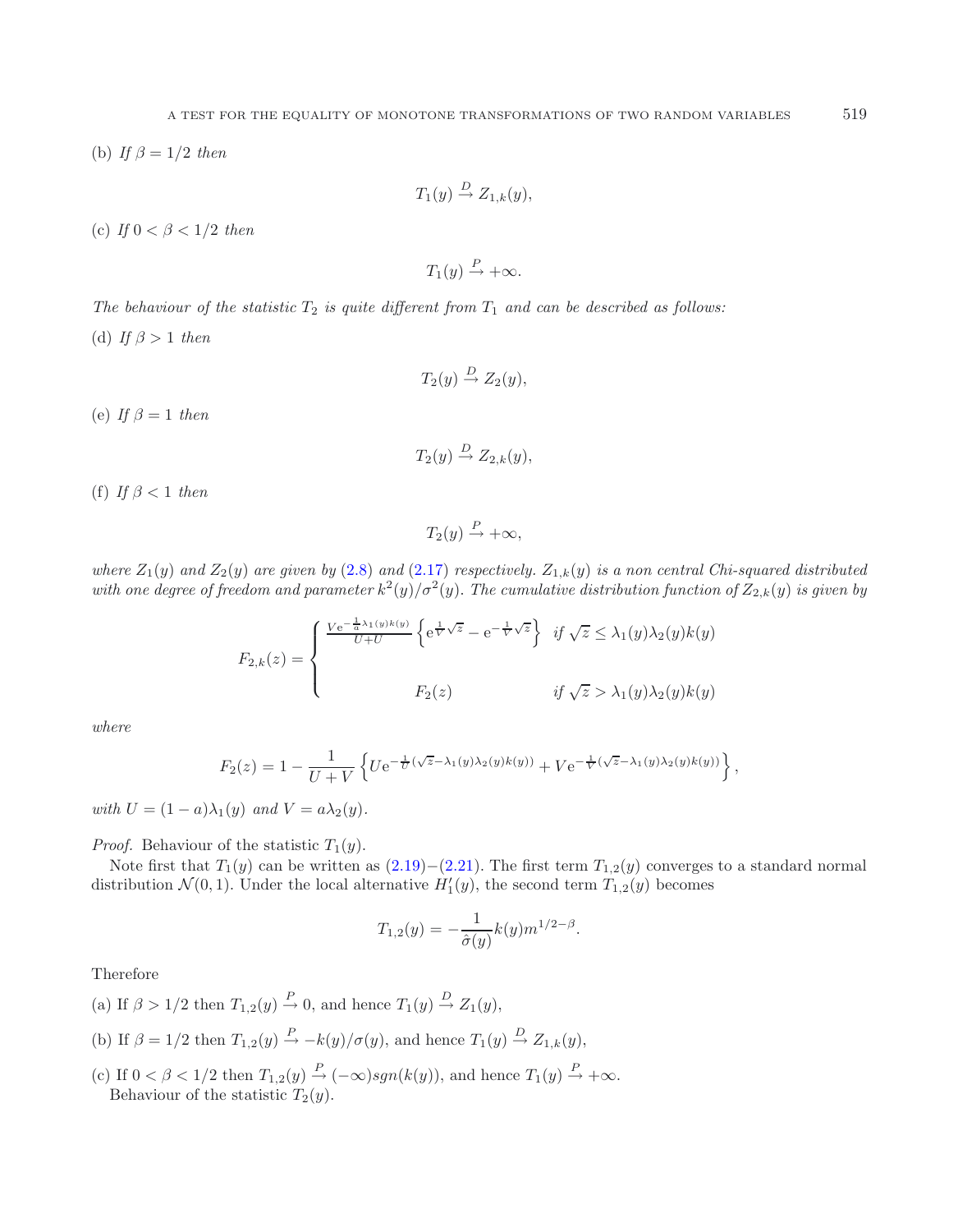The term  $T_2(y)$  can be written as  $(2.23)-(2.25)$  $(2.23)-(2.25)$  $(2.23)-(2.25)$ . The term  $T_{2,1}(y)$  converges in distribution to the finite random variable  $X(y)$  given by [\(2.13\)](#page-5-3), whereas under the alternative  $H'_1(y)$  the second term  $T_{2,2}(y)$  becomes

$$
T_{2,2}(y) = \hat{\lambda}_1(y)\hat{\lambda}_2(y)k(y)m^{1-\beta}.
$$

Therefore

(d) If  $\beta > 1$  then  $T_{2,2}(y) \stackrel{\rightarrow}{\rightarrow} 0$ , and hence  $T_2(y) \stackrel{\rightarrow}{\rightarrow} Z_2(y)$ , (e) If  $\beta = 1$  then  $T_{2,2}(y) \stackrel{\rightarrow}{\rightarrow} \lambda_1(y)\lambda_2(y)k(y)$ , and hence  $T_2(y) \stackrel{\rightarrow}{\rightarrow} Z_{2,k}(y)$ , (f) If  $\beta < 1$  then  $T_{2,2}(y) \stackrel{\rightarrow}{\rightarrow} (+\infty)$ sgn $(k(y))$ , and hence  $T_2(y) \stackrel{\rightarrow}{\rightarrow} +\infty$ .

#### 3. Simulations study

### **3.1.** Application of the test statistics for testing  $H_0(y)$

For all empirical powers or empirical levels we carry out experiments of 10000 samples and we use three different sample sizes:  $n = 50$ ,  $n = 100$ , and  $n = 500$ . When the distributions of Y and Y are unknown we will use the same sample size to estimate them. For each replication we compute the statistics  $T_1(y)$  and  $T_2(y)$ given by [\(2.7\)](#page-3-3) and [\(2.16\)](#page-7-2). Both signals  $Y_t$  and  $\tilde{Y}_t$  are centered and we will choose  $y = 0$  for testing  $H_0(0)$ . The bandwidth is chosen as  $h_n = n^{-1/5}$  and the trimming as  $e_n = n^{-1/6}$ .

#### *3.1.1. Study of the empirical levels.*

We will denote by  $\mathcal{N}(0, 1)$  the standard normal distribution with mean zero and variance 1. We assume that  $Y_t$  and  $Y_t$  are independent and  $\mathcal{N}(0,1)$  distributed.

To study the empirical levels of  $T_1$  and  $T_2$  we choose

$$
g(y) = \tilde{g}(y) = 3y + 5,
$$

and we fix a theoretical level  $\alpha = 5\%$ . Table [1](#page-10-0) shows empirical levels of the two tests under  $H_0(0)$ . It can be observed that for small sample size  $T_1$  seems to over estimate to the theoretical asymptotic value and  $T_2$  seems to provide smaller levels.

<span id="page-10-0"></span>**Remark 3.1.** To evaluate the effect of the bandwidth we used two different values for  $h_n$ . We chose  $h_n$  =  $an^{-1/5}$ , with  $a = 0.5$  and 2. Empirical levels are given in Table [4.](#page-11-0) Results with  $a = 2$  are similar to those obtained with  $a = 1$ . With  $a = 0.5$  we obtained results not as good as with  $a = 2$  or  $a = 1$ .

TABLE 1. Empirical levels of  $T_1$  and  $T_2$  (in %) for a theoretical level  $\alpha = 5\%$ .

|       | $n=50$ | $n = 100$ | $n = 500$ |
|-------|--------|-----------|-----------|
| $T_1$ | 7.96   | 6.88      | 5.72      |
| $T_2$ | 2.76   | 3.53      | 4.45      |
|       |        |           |           |

 $\Box$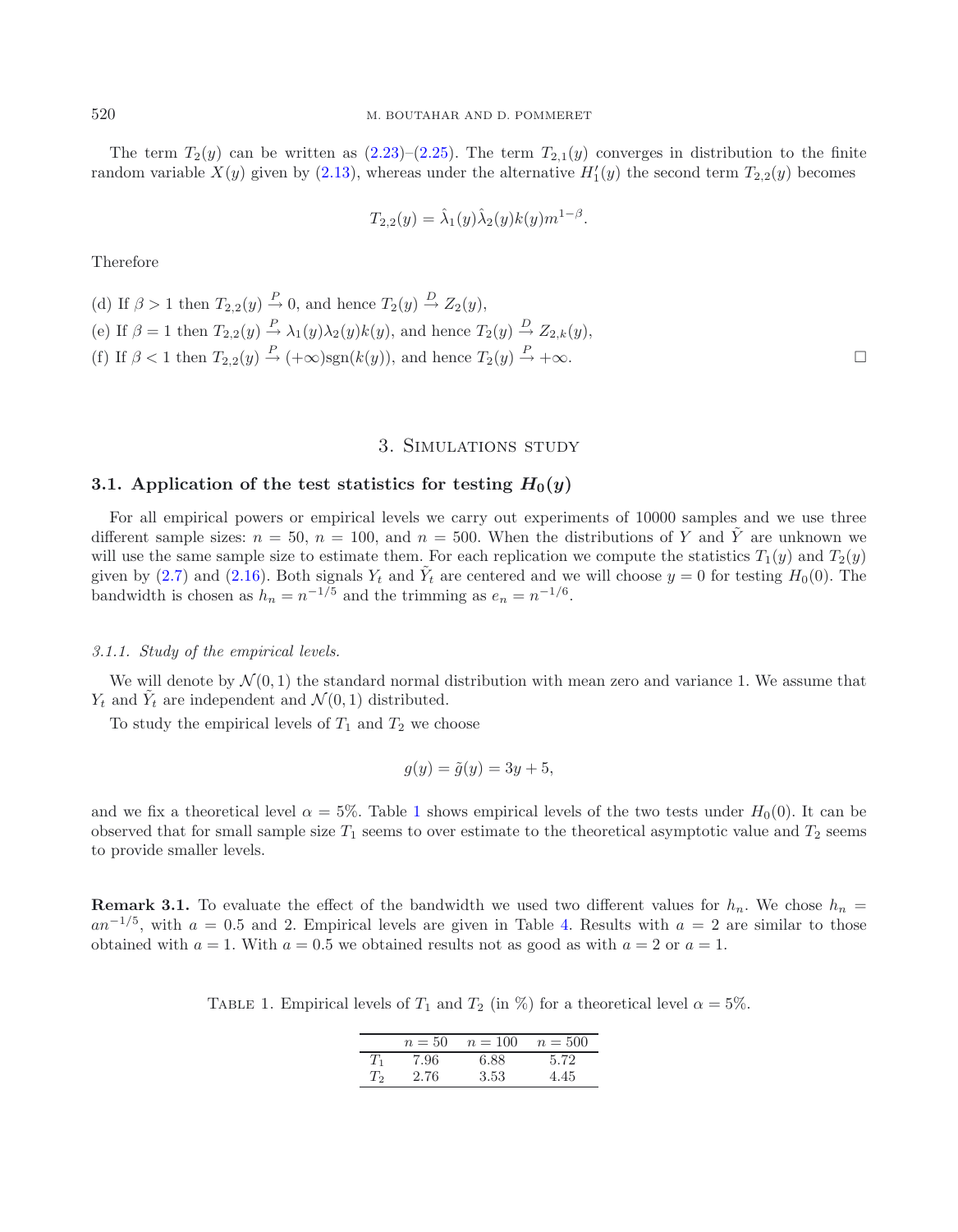|                |           | $n=50$ | $n = 100$ | $n = 500$ |
|----------------|-----------|--------|-----------|-----------|
| $T_1$          | $a = 0.5$ | 11.02  | 9.22      | 6.35      |
|                | $a=2$     | 6.10   | 5.62      | 4.82      |
| T <sub>2</sub> | $a = 0.5$ | 3.93   | 3.46      | 3.96      |
|                | $a=2$     | 2.74   | 3.57      | 4.68      |
|                |           |        |           |           |

<span id="page-11-1"></span>TABLE 2. Empirical levels of  $T_1$  and  $T_2$  (in %) for a theoretical level  $\alpha = 5\%$  with  $h_n = an^{-1/5}$ .

TABLE 3. Empirical powers of  $T_1$  and  $T_2$  (in  $\%$ ) for a theoretical level  $\alpha = 5\%$ .

|           |               | T,    |         | T,    |       | T,    |
|-----------|---------------|-------|---------|-------|-------|-------|
|           | $\tilde{q}_1$ | $q_1$ | $q_{2}$ | $q_2$ | $q_3$ | 93    |
| $n=50$    | 90.35         | 89.54 | 99.96   | 99.25 | 81.15 | 82.44 |
| $n = 100$ | 93.06         | 92.53 | 99.98   | 99.62 | 85.79 | 89.01 |
| $n=500$   | 96.18         | 98.83 | 100     | 99.94 | 93.29 | 98.43 |
|           |               |       |         |       |       |       |

<span id="page-11-0"></span>TABLE 4. Empirical powers of  $T_1$  (in %) for a theoretical level  $\alpha = 5\%$  under local alternative  $\tilde{g}_4$ .

|           | $\beta = 1/$ | $\beta=1/2$ | $3 = 4$ |
|-----------|--------------|-------------|---------|
| $n=50$    | 94.67        | 71.19       | 8.08    |
| $n = 100$ | 95.70        | 71.83       | 6.54    |
| $n = 500$ | 97.67        | 73.71       | 6.06    |
|           |              |             |         |

<span id="page-11-2"></span>TABLE 5. Empirical powers of  $T_2$  (in %) for a theoretical level  $\alpha = 5\%$  under local alternative  $\tilde{g}_4$ .

|           | $\beta = 1/2$ | $\beta=1$ | $=4$ |
|-----------|---------------|-----------|------|
| $n=50$    | 87.72         | 13.98     | 2.46 |
| $n = 100$ | 91.53         | 15.66     | 3.34 |
| $n = 500$ | 96.40         | 16.51     | 4.37 |
|           |               |           |      |

#### *3.1.2. Study of the empirical powers*

We consider the model where  $Y_t$  and  $\tilde{Y}_t$  are independent and  $\mathcal{N}(0,1)$  distributed. To study the empirical powers of  $T_1$  and  $T_2$  we consider  $g(y)=3y + 5$  and the three following transformations:

$$
\tilde{g}_1(y) = \exp((y+3)/(y+5)), \quad \tilde{g}_2(y) = -(y+11)/(y+5), \quad \tilde{g}_3(y) = y/2 + 3,
$$

and we also study local alternatives by considering:

$$
\tilde{g}_4(y) = g(y) + \frac{2(y+5)}{n^{\beta}}.
$$

Tables [3](#page-11-1)–[5](#page-11-2) present empirical powers for  $T_1$  and  $T_2$  under fixed and local alternatives, for a theoretical level  $\alpha$ equal to 5%. From Table [3,](#page-11-1) it seems that the empirical powers of  $T_1$  and  $T_2$  are very close. The test statistic  $T_2$ provides slightly better power than  $T_1$  for the alternative  $\tilde{g}_3(y)$  which is not far from the null hypothesis. Table [4](#page-11-0) indicates that  $T_1$  provides good power for  $\beta \leq 1/2$ . For  $\beta > 1/2$  the power converges to the theoretical level  $\alpha$ . Table [5](#page-11-2) indicates that  $T_2$  provides good power for  $\beta \leq 1$ . For  $\beta > 1$  the power converges to the theoretical level α. These comments are in accordance with the theoretical results stated in Proposition [2.9.](#page-8-4)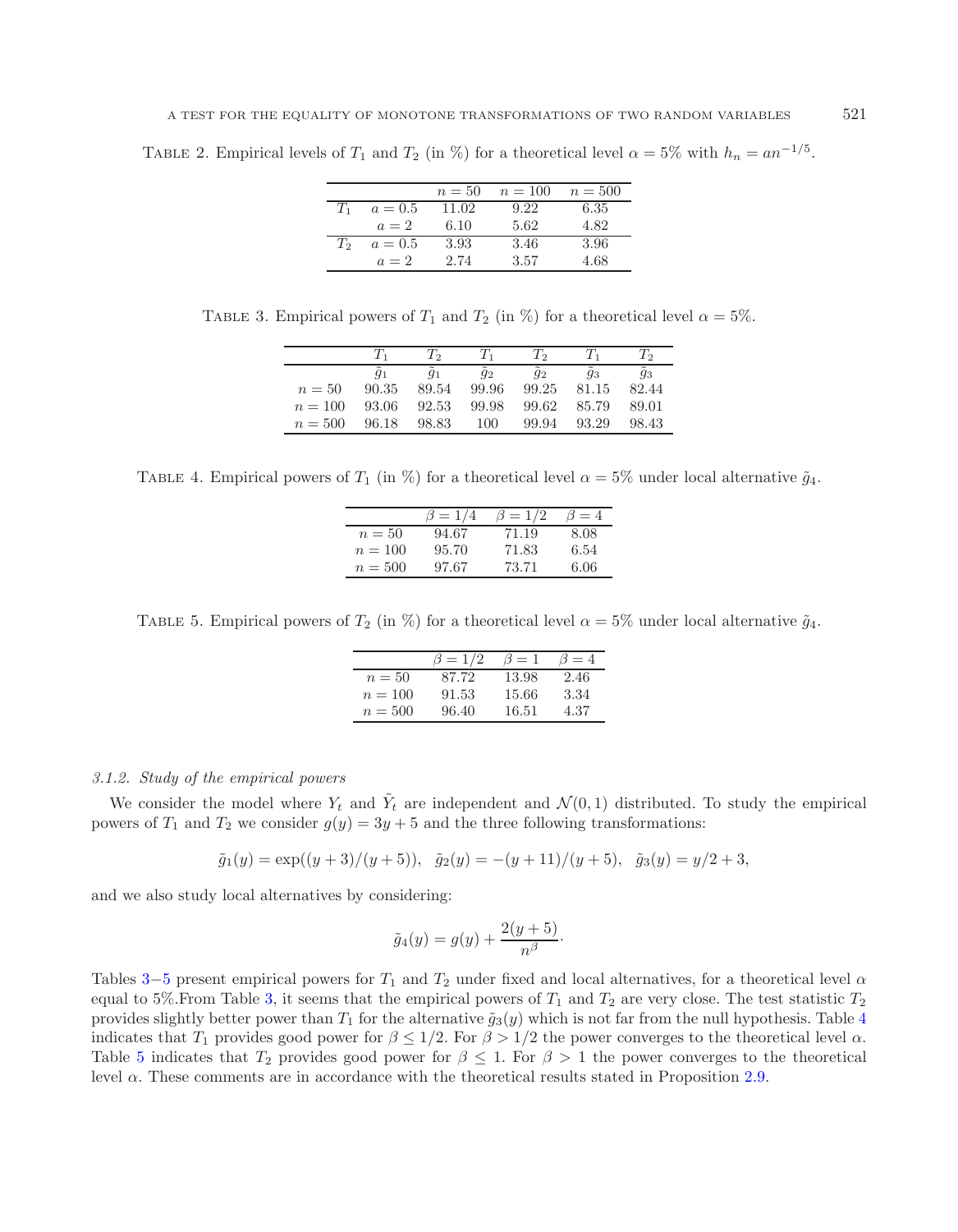### <span id="page-12-0"></span>**3.2. Resampling procedure**

When the hypothesis  $H_0(y)$  is not rejected a bootstrap procedure can be used for the global comparison  $H_0: g = \tilde{g}$ . We propose to use a grid  $y_1, \ldots, y_M$ , where we will compare g and  $\tilde{g}$ . The associated test statistics are defined by:

**Case 1** (the distributions of Y and  $\tilde{Y}$  are known)

$$
\mathcal{T}_1 = \frac{1}{M} \sum_{i=1}^{M} T_1(y_i). \tag{3.1}
$$

**Case 2** (the distributions of Y and  $\tilde{Y}$  are estimated)

$$
\mathcal{T}_2 = \frac{1}{M} \sum_{i=1}^{M} T_2(y_i),\tag{3.2}
$$

where  $T_1$  and  $T_2$  are given by [\(2.7\)](#page-3-3) and [\(2.16\)](#page-7-2), respectively. From Propositions [2.1](#page-2-3) and [2.3,](#page-3-4) under  $H_0: g = \tilde{g}$ ,  $\mathcal{T}_1$  is asymptotically distributed as the sum of dependent chi-squared random variables and  $\mathcal{T}_2$  as the sum of dependent mixtures of exponential random variables. In both cases the asymptotic distribution is not explicit. To overcome this problem we construct a naive bootstrap statistic. The test statistic  $\mathcal{T}_j, j = 1, 2$ , is compared to the empirical bootstrap distribution of  $(\mathcal{T}_j^{*b})_{b=1,\ldots,B}$ , where each  $\mathcal{T}_j^{*b}, b=1,\ldots,B$ , is constructed as follows: From the sample  $\mathbf{E} = ((X_1, Y_1), \ldots, (X_n, Y_n), (\tilde{X}_1, \tilde{Y}_1), \ldots, (\tilde{X}_{\tilde{n}}, \tilde{Y}_{\tilde{n}})),$ 

- Draw randomly with replacement two bootstrap samples of size n and  $\tilde{n}$ , respectively.
- Consider the first bootstrap sample  $\mathbf{E}_1^*$ , and for each  $i = 1, ..., M$  compute  $\hat{g}_1^*(y_i) = p\hat{g}_1(y_i) + (1-p)\hat{g}_1(y_i)$ ,<br>where  $p_i(\text{resp.} (1, p))$  is the ebsenced proportion of variables  $X$ 's (resp. of  $\tilde{X}$ 's) in  $\mathbf{F}$ where p (resp. (1-p)) is the observed proportion of variables X's (resp of  $\tilde{X}$ 's) in  $\mathbf{E}_1^*, \hat{g}_1$  and  $\hat{g}_1$  are estimators obtained by (2.1) and (2.10) based on the (X X')'s and the ( $\tilde{X}$  X')'s belonging obtained by [\(2.1\)](#page-2-4) and [\(2.10\)](#page-5-4) based on the  $(X, Y)$ 's and the  $(\tilde{X}, \tilde{Y})$ 's belonging to  $\mathbf{E}_{1}^{*}$ .
- Similarly construct an estimator  $\hat{g}_2^*(y_i) = q\hat{g}_2(y_i) + (1-q)\hat{g}_2(y_i)$  from the second bootstrap sample  $\mathbf{E}_2^*$ .
- Using  $\hat{g}_1^*(y_i)$  and  $\hat{g}_2^*(y_i)$  construct the bootstrap statistic  $T_1^{*b}(y_i)$  and  $T_2^{*b}(y_i)$  as follows

$$
T_1^{*b}(y_i) = \frac{n\tilde{n}}{n+\tilde{n}} \hat{\sigma}^{*-2}(y_i) \left(\hat{g}_1^{*}(y_i) - \hat{\tilde{g}_2}^{*}(y_i)\right)^2,
$$

where  $\hat{\sigma}^{*2}(y_i) = (1 - a)s_1^2 + as_2^2$  with

$$
s_1^2 = p^2 \frac{F_Y(y_i)(1 - F_Y(y_i))}{\hat{f}_{X, e_n}^2(\hat{g}_1^*(y_i))} + (1 - p)^2 \frac{F_{\tilde{Y}}(y_i)(1 - F_{\tilde{Y}}(y_i))}{\hat{f}_{\tilde{X}, e_n}^2(\hat{g}_1^*(y_i))},
$$
  
\n
$$
s_2^2 = q^2 \frac{F_Y(y_i)(1 - F_Y(y_i))}{\hat{f}_{X, e_n}^2(\hat{g}_2^*(y_i))} + (1 - q)^2 \frac{F_{\tilde{Y}}(y_i)(1 - F_{\tilde{Y}}(y_i))}{\hat{f}_{\tilde{X}, e_n}^2(\hat{g}_2^*(y_i))}.
$$
  
\n
$$
T_2^{*b}(y_i) = \left\{ \frac{n\tilde{n}}{n + \tilde{n}} \hat{\lambda}_1^*(y) \hat{\lambda}_2^*(y_i) \left(\hat{g}_1^*(y_i) - \hat{g}_2^*(y_i)\right) \right\}^2,
$$
  
\n
$$
= \hat{f}_{\tilde{X}}(\hat{\hat{g}}_1^*(y_i)) \text{ and } \hat{\lambda}_2(y_i) = \hat{f}_{Y}(\hat{g}_1^*(y_i)).
$$

where  $\hat{\lambda}_1(y_i) = \hat{f}_{\tilde{X}}(\hat{g}_2^{*}(y_i))$  and  $\hat{\lambda}_2(y_i) = \hat{f}_{X}(\hat{g}_1^{*}(y_i)).$ <br>Compute  $\mathcal{T}^{*b}$   $\longrightarrow$   $\mathcal{T}^{M}$   $\mathcal{T}^{*b}(\cdot)$   $\longrightarrow$   $\longrightarrow$   $\longrightarrow$ • Compute  $\mathcal{T}_{j}^{*b} = \frac{1}{M} \sum_{i=1}^{M} T_{j}^{*b}(y_i), j = 1, 2.$ 

We reject  $H_0$  as soon as the test statistic is larger than the empirical bootstrap threshold. We did not study the convergence of this bootstrap mathed. One possibility would be to follow the empressive of [10], but it convergence of this bootstrap method. One possibility would be to follow the approach of [\[12](#page-16-4)], but it exceeds the scope of this paper. Eventually, our test procedure is based on the resampling method, as in permutation tests theory, excepted that we did not use all permutations to keep a reasonable calculation time and make the test applicable. Thus, we can see this procedure as a permutation test, but with a limited number of resampling.

Table [6](#page-13-0) shows empirical powers with the bootstrap procedure under alternatives  $\tilde{g}_1, \tilde{g}_2$  and  $\tilde{g}_3$ . It can be observed that all alternatives are very well detected by the bootstrap approach.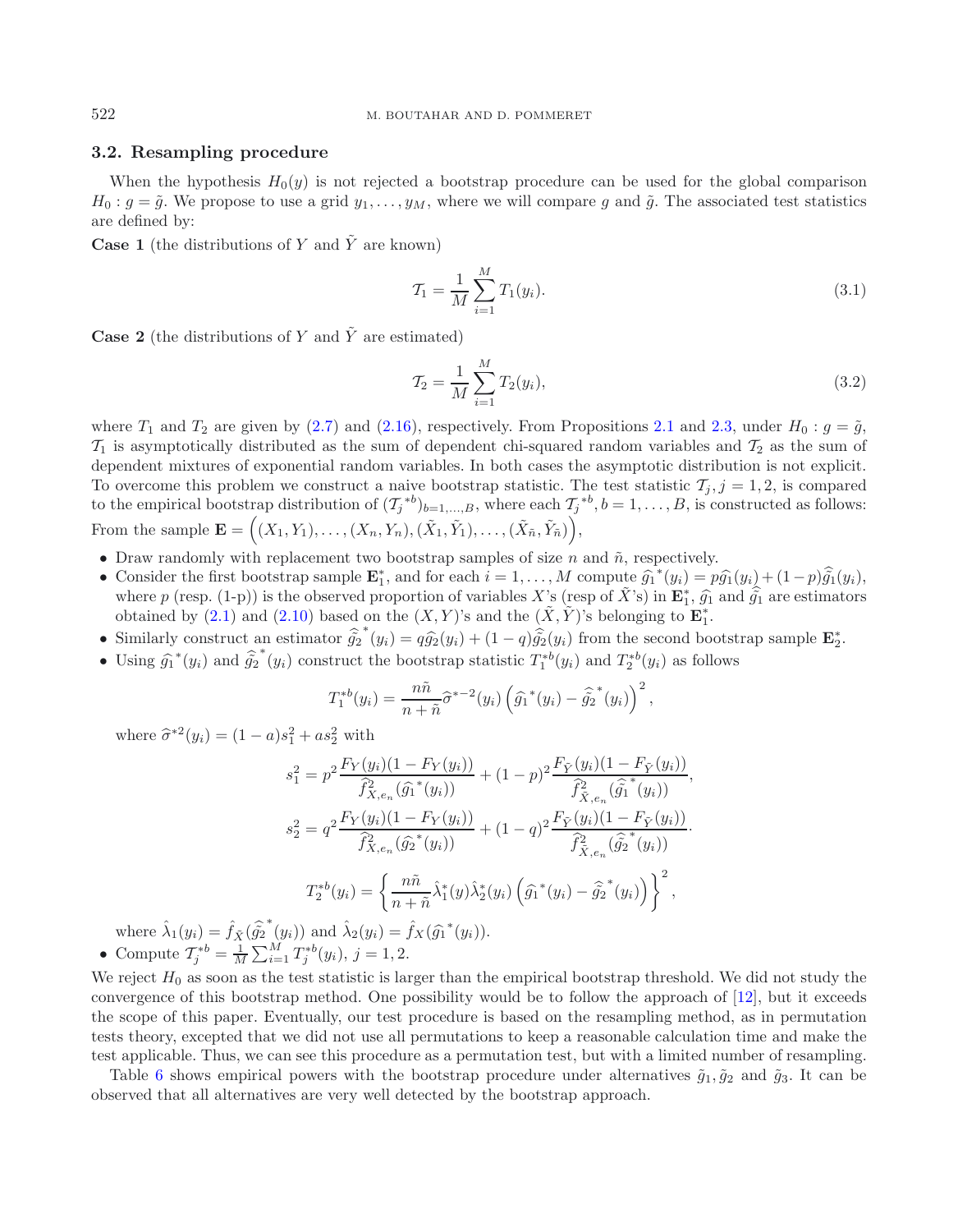|           |               | $\iota$ |       | $\mathcal{L}_{2}$ |       | L٥            |
|-----------|---------------|---------|-------|-------------------|-------|---------------|
|           | $\tilde{q}_1$ | $q_1$   | $q_2$ | ~<br>$q_2$        | $q_3$ | $\tilde{q}_3$ |
| $n=50$    | 100           | 89.54   | 100   | 99.25             | 96.90 | 100           |
| $n = 100$ | 100           | 92.53   | 100   | 99.62             | 100   | 100           |
| $n = 500$ | 100           | 98.83   | 100   | 99.94             | 100   | 100           |
|           |               |         |       |                   |       |               |

<span id="page-13-0"></span>TABLE 6. Empirical powers of  $\mathcal{T}_1$  and  $\mathcal{T}_2$  (in %) for a theoretical level  $\alpha = 5\%$ .

## 4. Real example: Framingham data

We consider the Framingham Study on coronary heart disease described in [\[4](#page-15-8)] (see more recently [\[17](#page-16-5)]). The data consist of measurements of systolic blood pressure (SBP) obtained at two different examinations in 1615 males on an 8-year follow-up. At each examination, the SBP was measured twice for each individual. The four variables of interest are:

 $Y =$  the first SBP at examination 1,

 $\tilde{Y}$  = the second SBP at examination 1.

 $X =$  the first SBP at examination 2,

 $\tilde{X}$  = the second SBP at examination 2.

Our purpose is to examine whether the distribution of the SBP changed during time, and which type of transformation it underwent. Following our notations, we will study the transformation between Y and X and also the one between  $\tilde{Y}$  and  $\tilde{X}$ .

Table [7](#page-13-1) indicates that all the distributions of X, Y,  $\tilde{X}$  and  $\tilde{Y}$  are skewed to the right and are leptokurtic, KS is the Kolomogorov–Smirnov statistic, the associated p-values are lesser than 2.210<sup>-6</sup> and hence the normality assumption is strongly rejected. Figure [1](#page-14-0) represents nonparametric estimations of the probability densities of  $X$ ,  $Y, X$  and  $Y$ .

<span id="page-13-1"></span>From Figure [1,](#page-14-0) it seems that the distributions of the variables Y and X have a similar shape. However, from Table [7](#page-13-1) we observe a noticeable decrease in the mean and an increase in the variance. Figure [2](#page-15-11) represents  $\hat{g}$ ,  $\hat{g}$ , and  $\hat{g}_0$ , the common estimator under  $H_0$  obtained by aggregation of the two previous ones.

| Y                                                                           | $\boldsymbol{X}$                                                            |  |  |
|-----------------------------------------------------------------------------|-----------------------------------------------------------------------------|--|--|
|                                                                             |                                                                             |  |  |
| Min. 1st Qu. Median Mean 3rd Qu. Max.<br>80.0 120.0 130.0 132.8 142.0 230.0 | Min. 1st Qu. Median Mean 3rd Qu. Max.<br>88.0 118.0 128.0 131.2 142.0 260.0 |  |  |
| Var. Skewness. Kurtosis. KS.                                                | Var. Skewness, Kurtosis. KS.                                                |  |  |
|                                                                             |                                                                             |  |  |
| 419.12 1.27 7.79<br>0.0119                                                  | 439.11 1.39 6.65<br>0.1125                                                  |  |  |
| $\tilde{Y}$                                                                 | $\overline{X}$                                                              |  |  |
| Min. 1st Qu. Median Mean 3rd Qu. Max.                                       | Min. 1st Qu. Median Mean 3rd Qu. Max.                                       |  |  |
| 75.0 118.0 128.0 130.2 140.0 270.0                                          | 85.0 115.0 125.0 128.8 138.0 270.0                                          |  |  |
| Skewness, Kurtosis, KS.<br>Var.                                             | – Skewness, Kurtosis, KS.<br>Var.                                           |  |  |
| 409.97<br>1.46<br>7.25<br>0.1171                                            | 410.21 1.47 7.10<br>0.1117                                                  |  |  |

Table 7. Descriptive statistics of Framingham data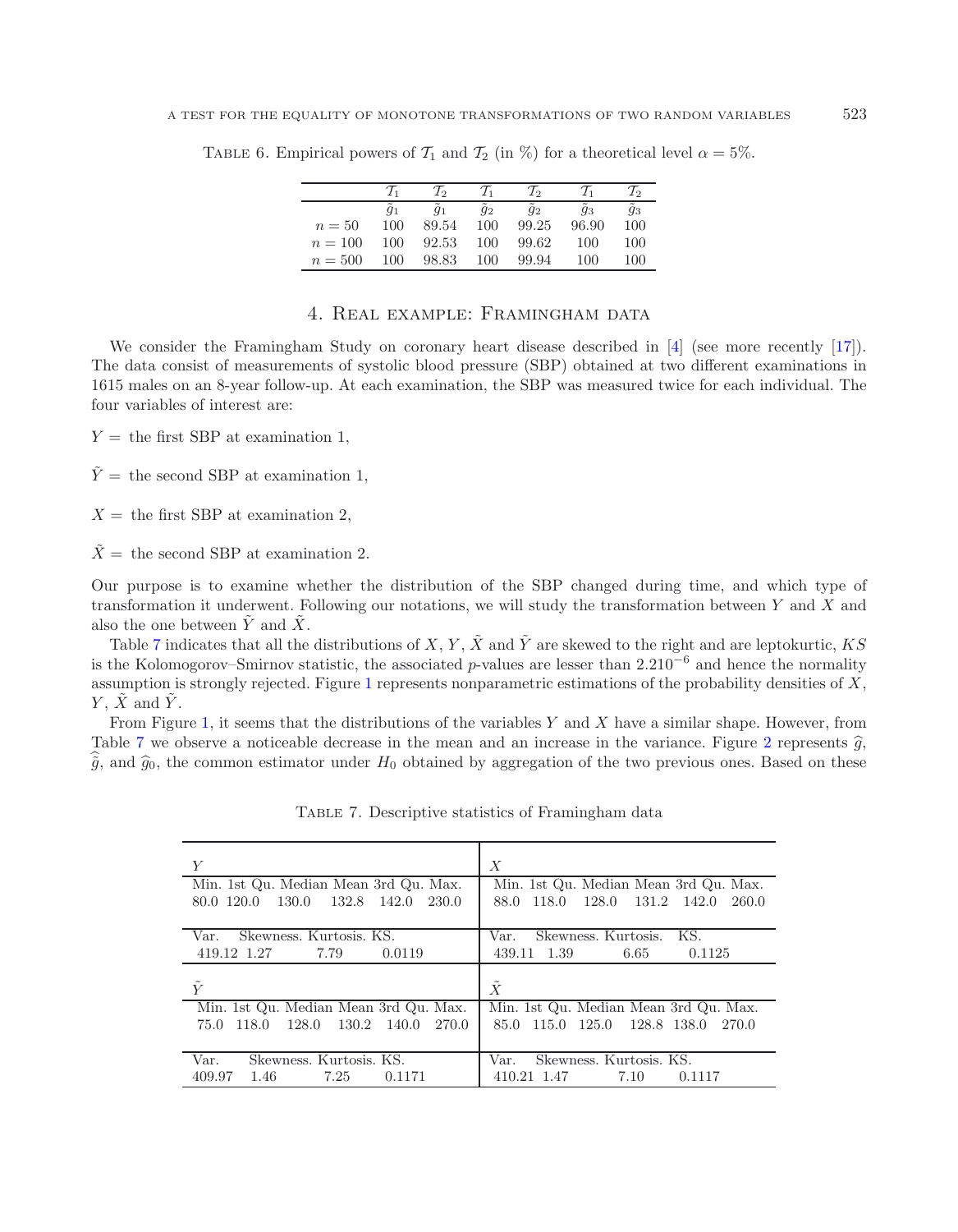

<span id="page-14-0"></span>FIGURE 1. Kernel estimates of the probability densities of  $X, Y, \tilde{X}, \tilde{Y}$ . In the top panel: f11 (resp. f21) is the Kernel estimate of the density of Y (resp. of X). In the bottom panel: f12 (resp. f22) is the Kernel estimate of the density of  $\tilde{Y}$  (resp. of  $\tilde{X}$ ).

nonparametric estimators, we can postulate that only the location and the scale are affected by time, therefore, the transformation g should be linear; that is,  $g(y) = ay + b$ . Similarly the distributions of the variables  $\tilde{Y}$ and X should be linked by  $\tilde{g}(y)=\tilde{a}y + b$ .

By applying our test statistic  $T_2(y)$  given by [\(2.16\)](#page-7-2) to the central value  $y = (\overline{Y} + \overline{\tilde{Y}})/2 = 131.5$ , we obtain a p-value equal to 1, and hence we can consider that  $g(y)=\tilde{g}(y)$ , that is the two transformations coincide for the central value y. This is in agreement with Figure [2.](#page-15-11)

We thus consider the more global hypothesis  $H_0 : g = \tilde{g}$  and then we apply the bootstrap procedure described in Section [3.2.](#page-12-0) We use the grid  $\mathcal{G} = \{y_i, i = 1, \ldots, M\}$  with  $y_i = c + (d - c)i/M$ , belonging to the interval  $[c, d]$ where

$$
c = \max(\min(Y_i), \min(\tilde{Y}_j))
$$
 and  $d = \min(\max(Y_i), \max(\tilde{Y}_j)).$ 

For the Framingham data we obtain  $c = 80$  and  $d = 230$ . We compute the approximate bootstrap significance level which is defined by

$$
ASLboot = \frac{1}{B} \sum_{b=1}^{B} \mathbf{1}_{\left\{T_2^{*b} \ge T_{2,obs}\right\}},
$$

where  $\mathcal{T}_{2,obs}$  is the observed value of the statistic  $\mathcal{T}_2$ , for a grid of size  $M \in \{10, 50, 100\}$  and for a number of replications  $B \in \{100, 500, 1000\}.$ 

The ASLboot is close to 10%, which is very different from the p-value obtained with the first method for testing  $g(y)=\tilde{g}(y)$ . When  $M = 100$  the ASLboot is less than 10%, what should contradict the equality of both

|      | М | 10    | 50    | 100   |
|------|---|-------|-------|-------|
| B    |   |       |       |       |
| 100  |   | 0.13  | 0.09  | 0.08  |
| 500  |   | 0.092 | 0.132 | 0.086 |
| 1000 |   | 0.089 | 0.124 | 0.078 |

Table 8. Approximate bootstrap significance level.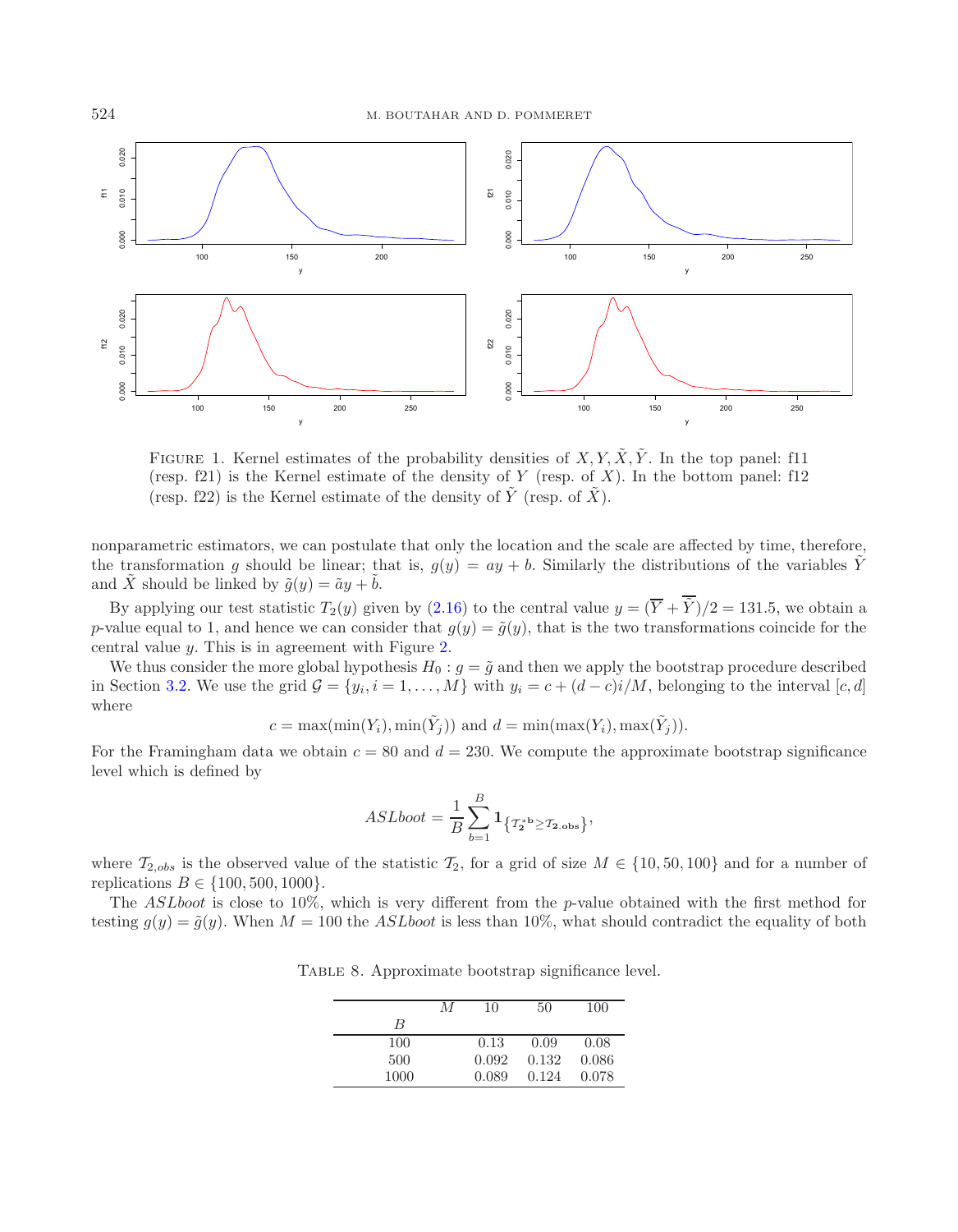

FIGURE 2. Nonparametric estimators of q and  $\tilde{q}$  and the aggregated estimator on the interval [c, d]: ghat (resp. gthat and g0hat) denotes  $\hat{q}$  (resp.  $\hat{q}$  and  $\hat{q}_0$ ).

functions. In Figure [2](#page-15-11) we observe that  $\hat{g}, \hat{\tilde{g}}$  and  $\hat{g}_0$  seem to be linear on the interval [c, d]. However in the border (near c and d) the approximations are not good implying that  $\hat{g}$  and  $\hat{g}$  should be different where there are not enough observations. Despite this difference, the equality between g and  $\tilde{g}$  is not rejected at 5% level of significance on the whole interval  $[c, d]$ .

*Acknowledgements.* We would like to thank the referee and an associate editor for making numerous suggestions which greatly improved the readability of the paper.

### **REFERENCES**

- <span id="page-15-3"></span>[1] N. Balakrishnan and B. Xingqiu Zhao, New multi-sample nonparametric tests for panel count data. *Ann. Stat.* **37** (2009) 1112–1149.
- <span id="page-15-4"></span>[2] N. Balakrishnan and B. Xingqiu Zhao, A nonparametric test for the equality of counting processes with panel count data. *Comput. Stat. Data Anal.* **54** (2010) 135–142.
- <span id="page-15-7"></span>[3] M. Boutahar, B. Ghattas and D. Pommeret, Nonparametric comparison of several transformations of distribution functions. *J. Nonparametric Stat.* **25** (2013) 619–633.
- <span id="page-15-8"></span>[4] R.J. Carroll, D. Ruppert, L.A. Stefanski and C. Crainiceanu, *Measurement Error in Nonlinear Models: A Modern Perspective*, 2nd edition. Chapman Hall, New York (2006).
- <span id="page-15-10"></span>[5] L. Cavalier and N. Hengartner, Adaptive estimation for inverse problems with noisy operators. *Inverse Probl.* **21** (2005) 1345–1361.
- <span id="page-15-9"></span>[6] S. Efromovich and V. Koltchinskii, On inverse problems with unknown operators. *IEEE Trans. Inf. Theory* **47** (2001) 2876– 2893.
- <span id="page-15-0"></span>[7] R. Friden, Probability, Statistical Optics and Data Testing: A Problem Solving Approach. *Springer Series in Information Science* (2001).
- [8] L. Jin, A data-driven test to compare two or multiple time series. *Comput. Stat. Data Anal.* **55** (2011) 2183–2196.
- <span id="page-15-6"></span>[9] H. Jin and J. Zhang, Subsampling tests for variance changes in the presence of autoregressive parameter shifts. *J. Multivariate Anal.* **101** (2010) 2255–2265
- <span id="page-15-5"></span><span id="page-15-2"></span>[10] J. Meyer, Stochastic Dominance and Transformations of Random Variables, in *Studies in the Economics of Uncertainty: In Honor of Josef Hadar*, edited by T.B. Fomby and T.K. Seo. Springer Science and Business Media (2012) 45–58.
- <span id="page-15-1"></span>[11] J. Meyer and M.B. Ormiston, Deterministic transformations of random variables and the comparative statics of risk. *J. Risk Uncertain.* **2** (1989) 179–188.

<span id="page-15-11"></span>